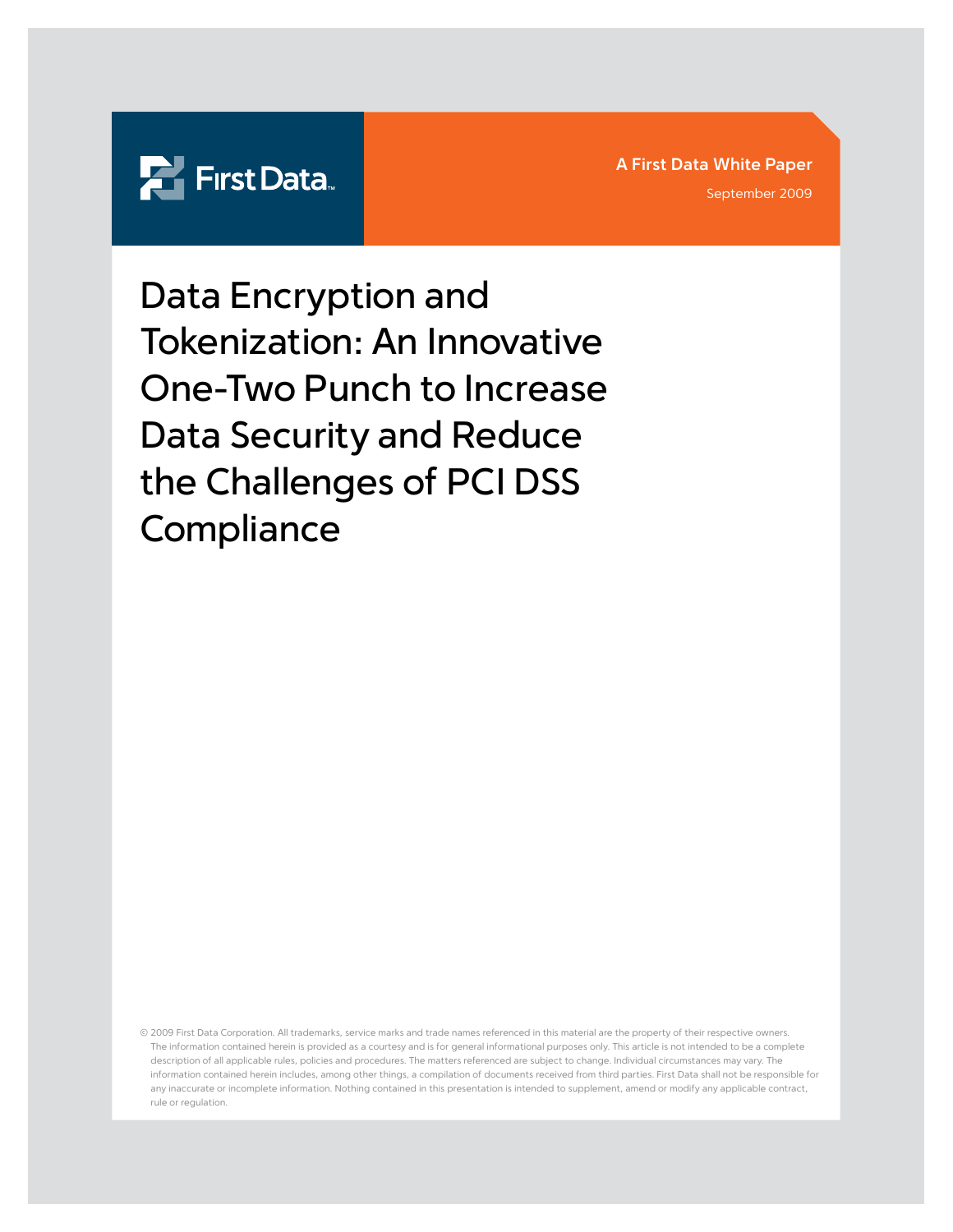# **Contents**

| A Daunting Challenge: Protecting Cardholder Data While Maintaining             |
|--------------------------------------------------------------------------------|
|                                                                                |
|                                                                                |
|                                                                                |
|                                                                                |
|                                                                                |
|                                                                                |
|                                                                                |
|                                                                                |
|                                                                                |
|                                                                                |
|                                                                                |
|                                                                                |
|                                                                                |
|                                                                                |
| A Powerful Combination: First Data and RSA and Encryption and Tokenization  21 |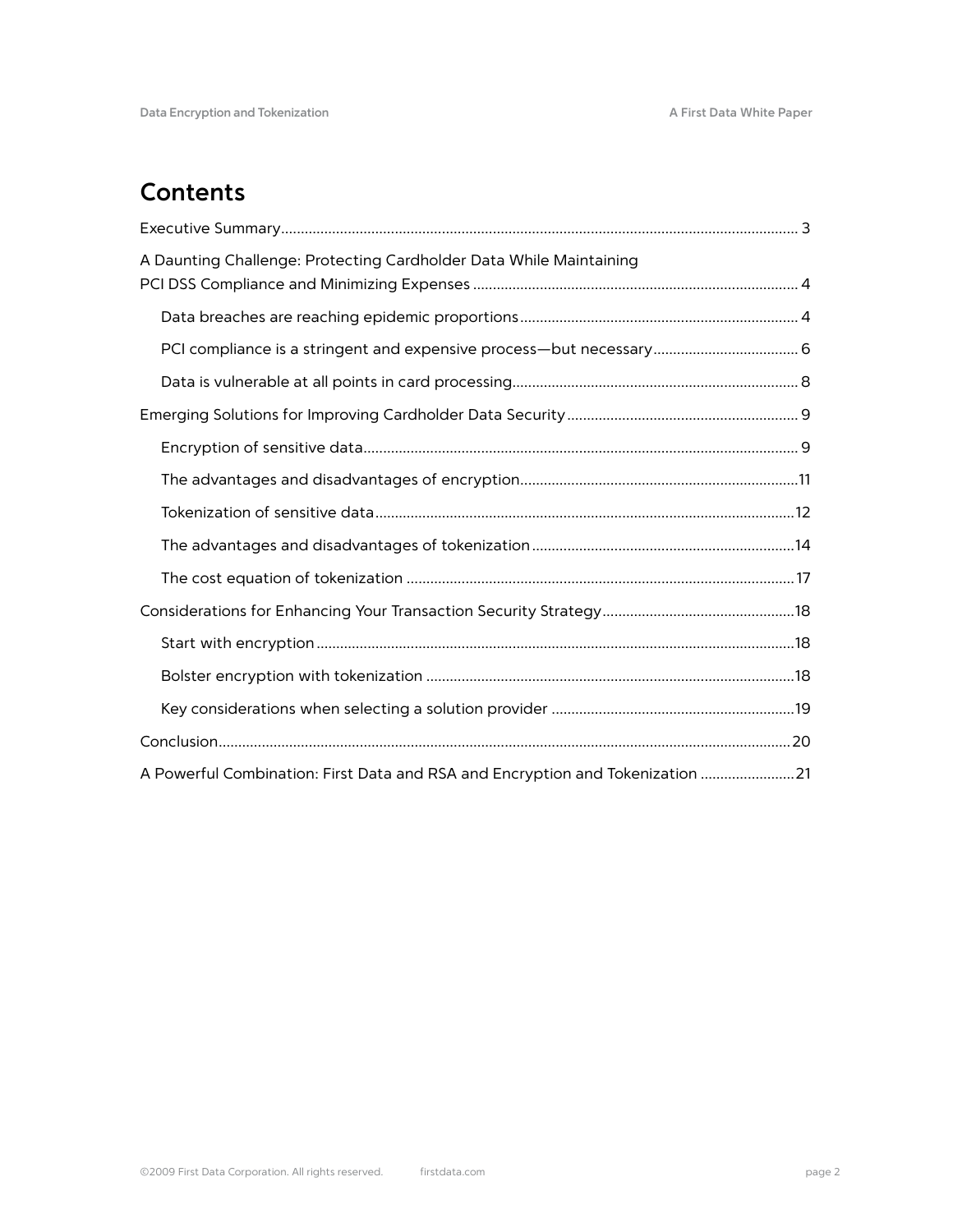## **Executive Summary**

More than 280 million payment card records were breached in 2008 alone,<sup>1</sup> and a large percentage of those stolen records were used fraudulently. In fact, the underground economy is teeming with stolen payment card data.

Some controls are in place to help card payment processors prevent credit card fraud through increased controls around data and by limiting potential exposure to compromised information records. The Payment Card Industry Data Security Standards (PCI DSS), for example, are widely considered to be a worldwide set of best practices for securing sensitive data. PCI DSS procedures are an essential component in any merchant's holistic risk management program but they are not without their burdens and limitations.

More than a billion dollars. That's how much money merchants have collectively spent on PCI DSS compliance as part of their security systems.<sup>2</sup> Indeed, PCI DSS compliance is a resourceintensive challenge to businesses of all sizes. According to the analyst firm Gartner, a Level 1 merchant (generally defined as a merchant that annually processes 6 million or more Visa® or MasterCard® transactions) might spend millions of dollars to initially meet the security requirements prescribed by the PCI Security Standards Council (PCI SSC). Even a Level 4 merchant (commonly defined as a merchant that annually processes less than 20,000 eCommerce or 1 million Visa or MasterCard transactions) might have to spend several thousand dollars on the initial security assessment and new technology and security measures.<sup>3</sup> And meeting the security requirements is just the start; maintaining PCI DSS compliance is a continuous process that requires constant vigilance and incurs ongoing costs.

Despite enormous efforts and vast expenditures since December 2004 when the security standards were first released, hundreds of millions of records with sensitive information have been breached. This clearly indicates that many merchants still have work to do to fully implement standard security procedures and technologies to thwart theft of cardholder data.

In recent years, larger merchants have begun implementing data encryption as a way to protect cardholder data. Now there

## **Data Encryption:**

Algorithmic methods that encode plain text (such as a cardholder number) into a non-readable form called ciphertext.

is a new component to data security beyond encryption that holds the promise of diminishing both a merchant's risk of a data breach and burden of PCI DSS compliance—and it's a viable solution for merchants of any size.

<sup>1</sup> Verizon, 2009 Data Breach Investigations Report, Verizon Business RISK Team, March 2009.

<sup>2</sup> Letter to Bob Russo of the PCI Security Standards Council from the National Retail Federation, et. al., June 9, 2009.

<sup>&</sup>lt;sup>3</sup> Gartner, Inc., PCI Compliance Remains Challenging and Expensive, Avivah Litan, May 16, 2008.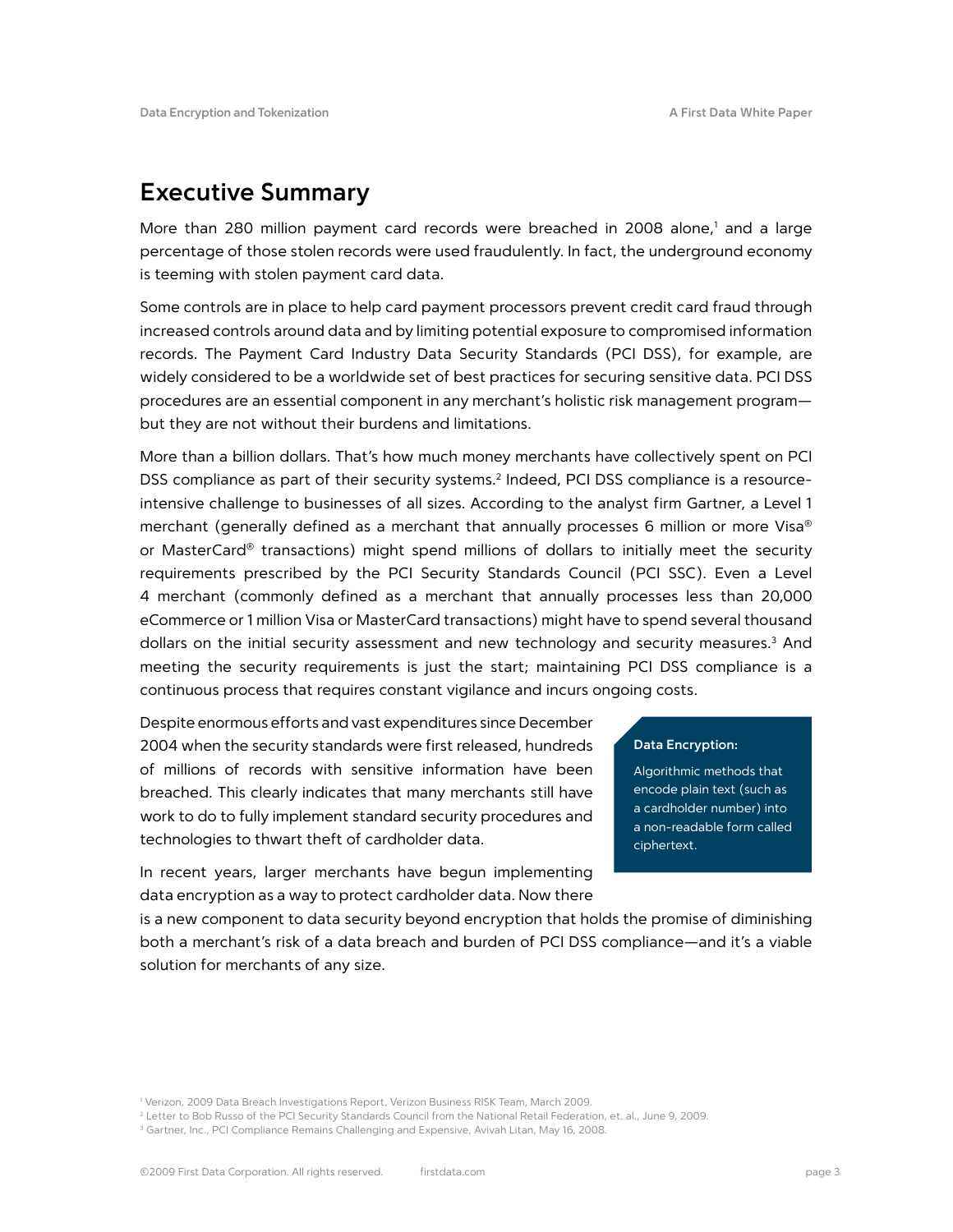This new element, called tokenization, replaces sensitive cardholder data with a randomized token that represents the cardholder data. Tokenization eliminates a merchant's storage of actual cardholder data. From a merchant's perspective, if the cardholder data is never stored, it's far less likely to be stolen. What's more, a large portion of a merchant's computer systems are removed from the scope of a PCI DSS compliance audit since those systems no longer process or store cardholder data.

Data encryption, when combined with tokenization, greatly improves cardholder data security. This paper describes these security techniques and helps merchants understand how and when they can be used to implement secure transaction management and reduce the burden of PCI DSS compliance.

For more detailed information about PCI DSS and protecting data, see First Data's white paper *PCI DSS and Handling Sensitive Cardholder Data—Why You Care* on the First Data Web site at www.FirstData.com. Additionally, the full PCI DSS specifications can be found at www.PCISecurityStandards.org.

## **A Daunting Challenge: Protecting Cardholder Data While Maintaining PCI DSS Compliance and Minimizing Expenses**

## **Data breaches are reaching epidemic proportions**

The company that ignores industry best practices for data security is putting itself at risk of a costly data breach that, among other consequences, can greatly harm its brand. For example, the IT Compliance Group reports that companies that suffered the loss or theft of sensitive data have financial outcomes that include an average of 8.1 percent customer defections, 8.0 percent revenue decline, and 8.0 percent decline in stock price.<sup>4</sup> Research conducted on behalf of Visa reveals that three out of four consumers won't shop again at a compromised merchant.5

From 2002 through 2008, the forensic investigators of the Verizon Business RISK Team conducted more than 600 investigations of breaches or suspected breaches of all types of data in all types of industries. The team's 2009 Data Breach Investigations Report reveals the following:<sup>6</sup>

- $\rightarrow$  2008 was a record year for number of records compromised: 285 million. Just three industries—Retail, Financial Services, and Food and Beverage—accounted for three-quarters of the 2008 breaches. Most of the records, 99.9 percent, were compromised from servers and applications.
- $\rightarrow$  As a percentage of caseload for the Verizon Business RISK Team, payment card breaches remain near the 80 percent mark and far outnumber the other data types. They consume 98 percent of all records compromised in 2008.

<sup>4</sup> IT Policy Compliance Group, *Core Competencies for Protecting Sensitive Data*, October 2007.

<sup>5</sup> PCI-portal.com, *Why is the PCI DSS important?*,

http://www.pci-portal.com/lang-en/pci-knowledge/pci-dss-overview/importance-of-pci-dss. <sup>6</sup> Verizon, *2009 Data Breach Investigations Report*, Verizon Business RISK Team, March 2009.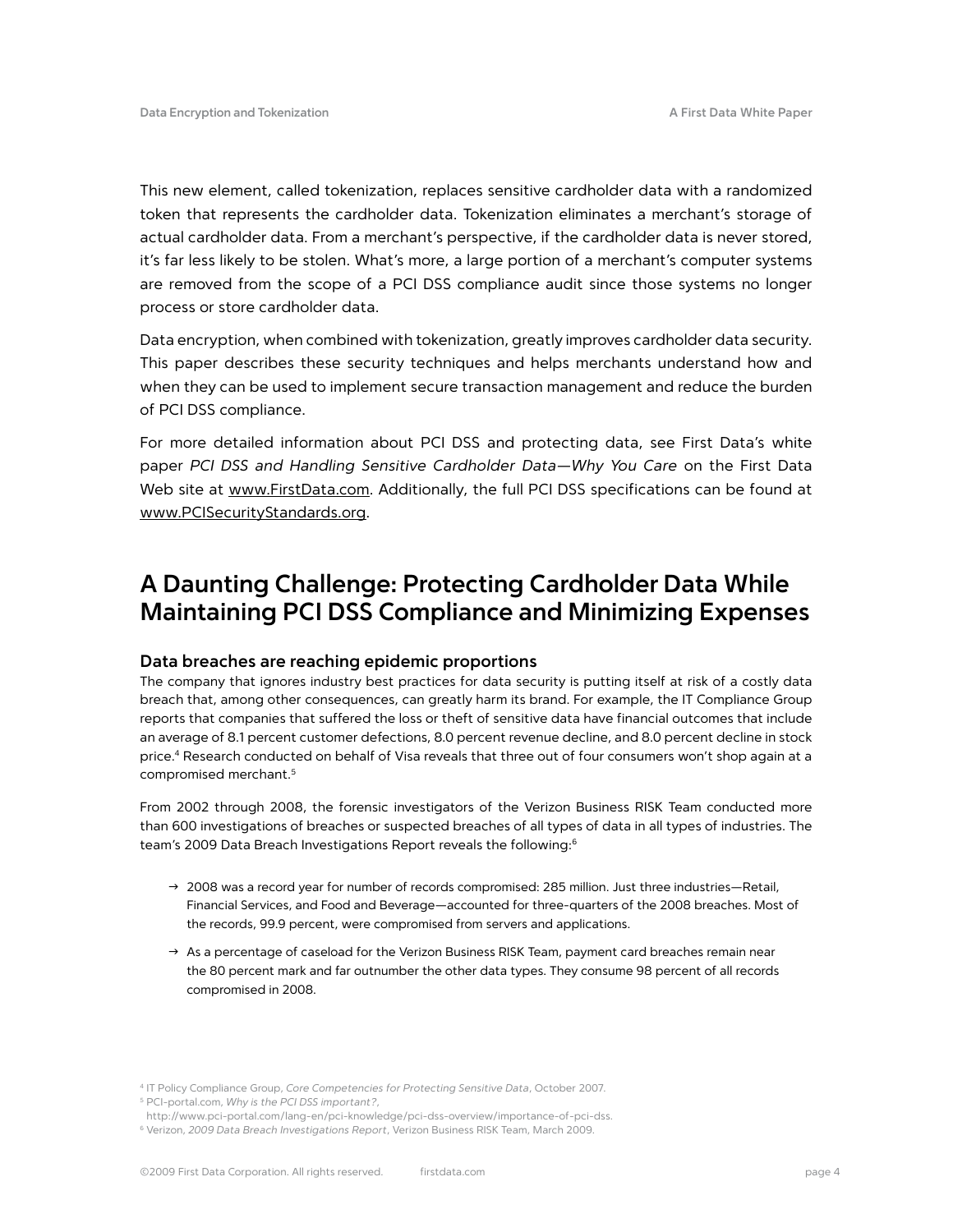- $\rightarrow$  Fraudulent use of stolen card data was confirmed in 83 percent of Verizon's cases. Ninety-one percent of all compromised records were linked to organized criminal groups.
- $\rightarrow$  Eighty-one percent of organizations suffering payment card breaches within the Verizon caseload were found not compliant with PCI DSS or had never been audited. This status was determined by the victims' attestations or Qualified Security Assessors (QSAs).
- $\rightarrow$  In 66 percent of the cases, the breach involved data that the organization didn't even know was on the system.

Clearly, serious threats from data breaches still exist, despite the billions of dollars that merchants have already spent toward improving cardholder data security. Why is protecting data so difficult? This is more than a rhetorical question; companies ask this question every day and find there are numerous answers.

One reason cardholder data is hard to protect is that it is so desirable to criminals; they will do almost anything to get this data, and for good reason. Security vendor Symantec's research reveals that cardholder information can be easily sold in the underground economy, sometimes for as much as \$25 per record. In fact, credit card information represents the highest percentage of goods available for sale in the black market, as well as the top category of "product" requested by buyers in this illicit economy.

With so much money at stake, cybercriminals are devising ever more sophisticated methods to access the data they desire. Bryan Sartin, managing principal of Verizon Business Investigative Response, says the nature of the criminal attacks he has investigated over the years is changing. "Cybercriminals have become much more sophisticated in the last decade," according to Sartin. "At first we saw directed attacks against specific companies that processed lots of sensitive data—banks, ATM operators, data processing companies. Then we observed a shift toward fully random attacks using botnets, SQL injections, authentication bypass and scans for vulnerabilities. Just recently, the criminals have shifted techniques again to pursue softer targets, like data in transit or in the computer's running memory because it's not encrypted."

A high level of sophistication isn't always required, however. Sometimes all it takes is a simple vulnerability to create the opportunity a cyberthief needs. A review of two of the most damaging data breaches ever in the retail space shows that simple exploits worked effectively to let the thieves siphon nearly 100 million payment card records from just two companies:

<sup>7</sup> Symantec, Report on the Underground Economy July 07–June 08, Fossi, et. al., November 2008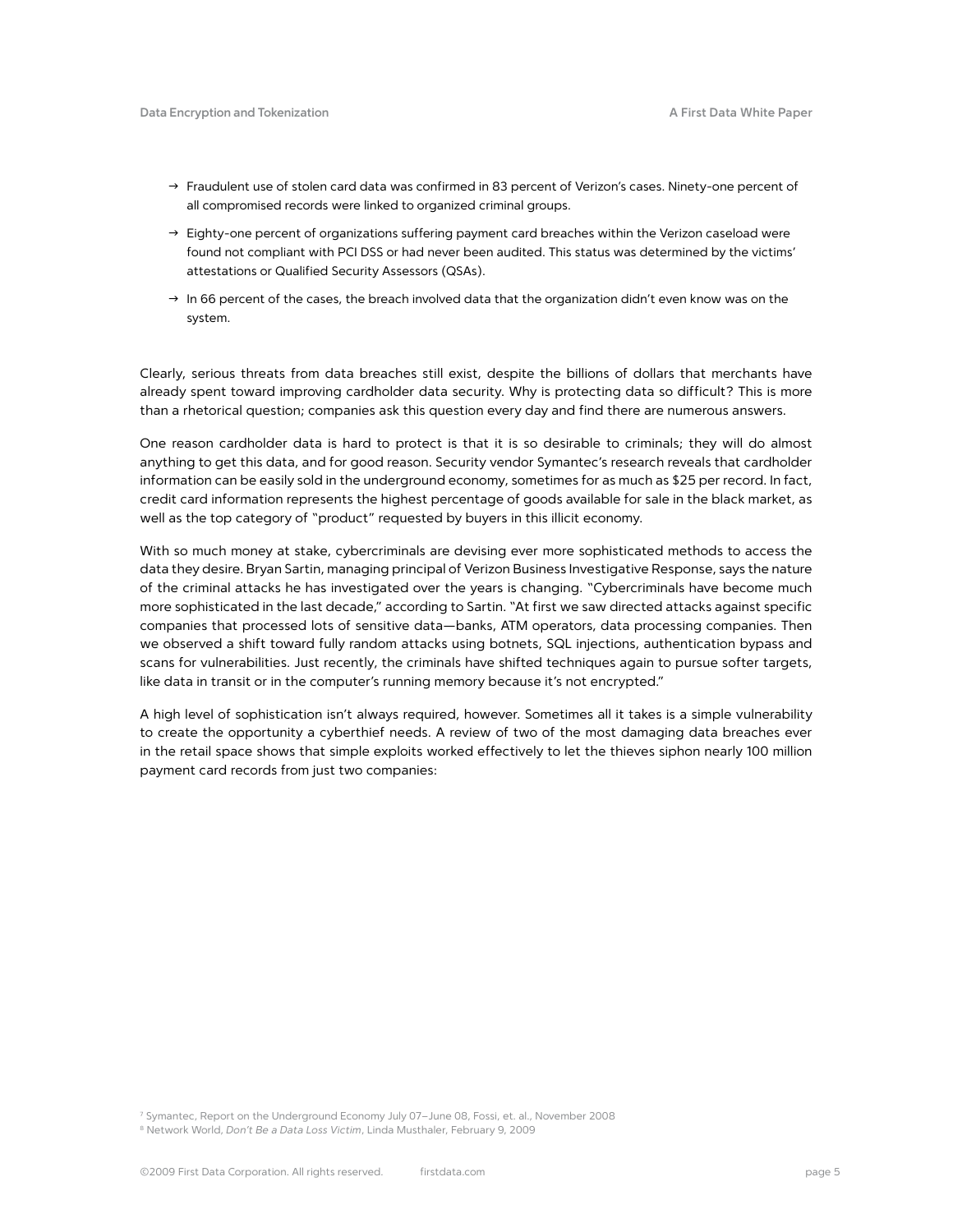| <b>Breach/Date Reported</b>                     | Known or Suspected Contributing Factors                                                                                                                                                                                                                                                                                                                                                                                                    |
|-------------------------------------------------|--------------------------------------------------------------------------------------------------------------------------------------------------------------------------------------------------------------------------------------------------------------------------------------------------------------------------------------------------------------------------------------------------------------------------------------------|
| International Discount Retailer<br>January 2007 | The company had an outdated wireless security encryption system and<br>failed to install firewalls and data encryption on the computers using the<br>wireless network. Thieves accessed the streaming data between hand-<br>held price-checking devices, cash registers and the stores' computers.<br>All told, approximately 94 million credit and debit accounts were<br>compromised.                                                    |
| U.S. Supermarket Chain<br><b>March 2008</b>     | Malware <sup>9</sup> was surreptitiously installed on the servers of almost 300 stores.<br>When customers swiped their cards, the malware intercepted the data<br>as it was being transmitted from the stores' POS systems to authorize<br>transactions. The malware then forwarded the stolen card numbers and<br>their expiration dates to an overseas destination. As many as 4.2 million<br>credit and debit card numbers were stolen. |

Figure 1: Contributing factors to recent major breaches

Sources: DataLoss DB – http://datalossdb.org and Privacy Rights Clearinghouse – http://www.privacyrights.org

### **PCI DSS compliance is a stringent and expensive process—but necessary**

The very reason that PCI DSS exists is to provide detailed guidance to merchants on how best to protect cardholder data. The goal is to prevent breaches of cardholder data that can have far-reaching ramifications not only for the merchant, but also for the cardholders whose data was compromised; for the card issuers, banks and financial institutions that may be required to absorb losses from the incident; and for shareholders affected by a drop in stock value.

Nevertheless, protecting cardholder data proves to be the biggest challenge for many merchants. One of the top reasons a merchant is most likely to fail a PCI DSS audit—and a leading factor in data theft—is the failure to adequately protect stored data. VeriSign Global Security Consulting Services, a division of security services vendor VeriSign, has conducted hundreds of PCI DSS assessments in recent years. Of the merchant companies assessed by VeriSign, 79 percent were cited for the failure to protect stored data—and thus failed their assessments.10

The PCI DSS requirements have a tremendous impact on the information technology systems utilized by every company in the card processing ecosystem. Compliance efforts have forced merchants to update existing systems and implement new hardware and software in order to segment networks, install firewalls, deploy data encryption technologies, implement data access controls, track and monitor access to data and networks, and much more.

<sup>9</sup> The use of malware such as keystroke loggers and "phone home" applications increased by 400 percent in 2008, according to security technology firm McAfee, Inc.

<sup>10</sup> VeriSign Global Security Consulting Services, *Lessons Learned: Top Reasons for PCI Audit Failure and How To Avoid Them*, 2007, p. 4.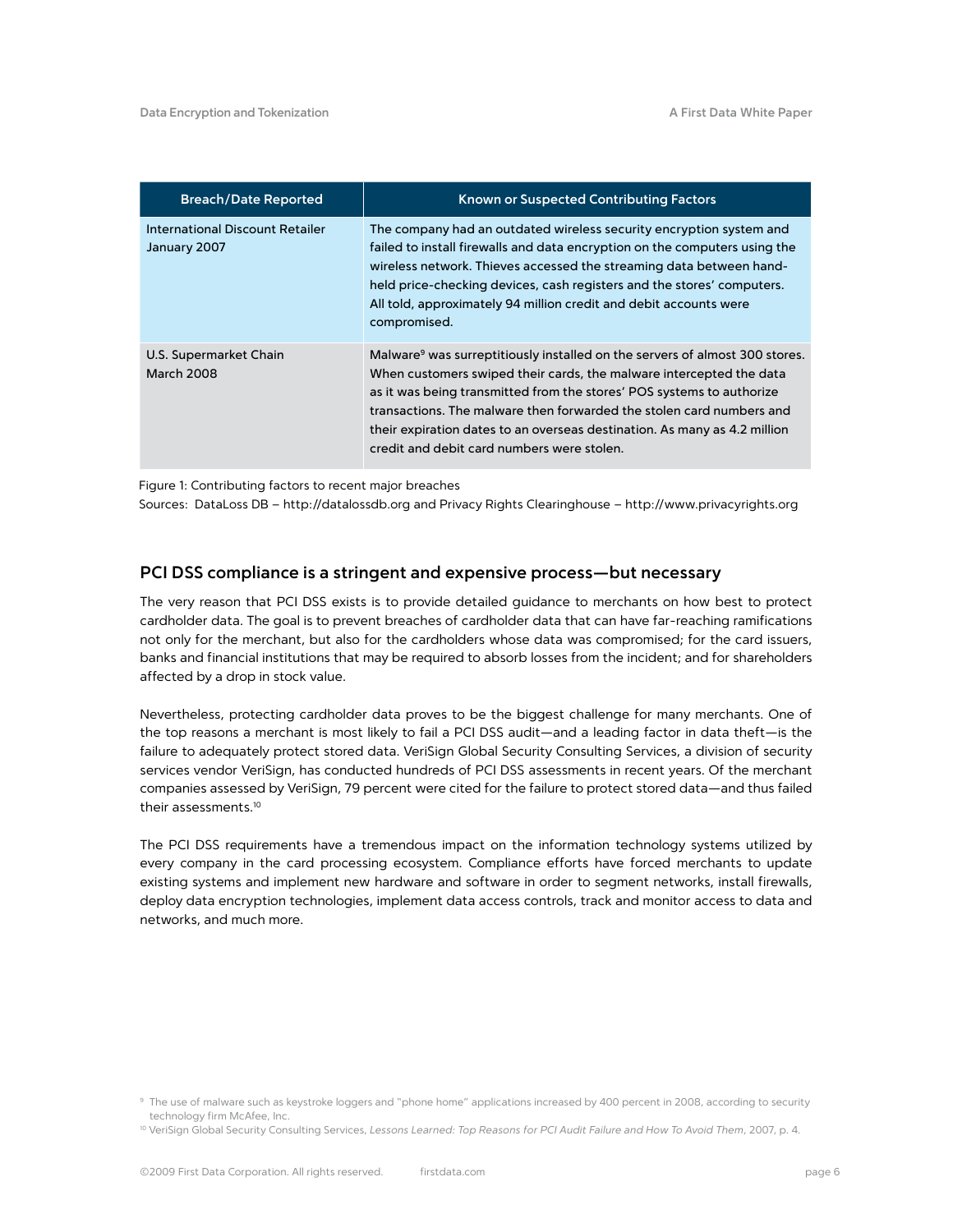The implementation and ongoing maintenance of the needed technology measures is expensive, and it continues to grow more expensive with time. According to a 2008 survey by Gartner Inc., Level 1 retailers reported spending an average of \$2.7 million on PCI DSS compliance, excluding the costs of PCI DSS assessment services. That number compares with an average of \$568,000 reported by Level 1 merchants in a fall 2006 Gartner survey. Also, Level 2 merchants (those that annually process from 1 million to 6 million Visa or MasterCard transactions) reported spending \$1.1 million on PCI DSS compliance, as opposed to an average spending of \$267,000 reported in the fall of 2006. Altogether, Level 1 and Level 2 U.S. merchants' spending to protect cardholder data and become PCI DSS compliant increased nearly fivefold during the past 18 months, according to the Gartner report.<sup>11</sup>

Further complicating the matter, merchants are required to demonstrate on an ongoing basis that they have the proper controls in place to protect the data. The demonstrations—whose costs are borne by the merchants—are done through self-assessments, network scans and/or regular audits performed by thirdparty assessors. For Level 1 and Level 2 merchants, the scope and cost of an audit can be huge. Even many Level 3 and Level 4 merchants find the time and financial commitments to their PCI DSS assessments to be onerous for the size of their businesses.

Despite the expenditures to date, as well as the implementation of many beneficial security technologies, many merchants are still struggling with PCI DSS and are coming to realize that the cost of PCI DSS compliance is vastly underestimated.

Given the cost and difficulties of attaining and maintaining PCI DSS compliance, the obvious question is, "Why bother?" After all, PCI DSS compliance is not mandated by any law or government regulation (with the exception of the new PCI DSS requirement in the State of Nevada). Rather, compliance is a contractual obligation. Nevertheless, a merchant's

The PCI DSS requirements have a tremendous impact on the information technology systems utilized by every company in the card processing ecosystem.

failure to comply with PCI DSS—in other words, a breach of contract—can result in monetary fines and/or the loss of the privilege to accept payment cards. Since few merchants are willing to forgo accepting customerpreferred third-party payment cards, there seems to be little choice but to make a serious commitment to comply with the PCI DSS standard.

The Aberdeen Group reports the companies that are rated as "best in class" in PCI DSS compliance follow the security standards in order to protect the organization and its brand.<sup>12</sup> These progressive companies view PCI DSS not merely as an obligation but as an opportunity to develop processes and capabilities that improve their business performance in multiple areas; for example, a holistic view of risk management.

<sup>11</sup> Gartner, Inc., *PCI Compliance Remains Challenging and Expensive*, Avivah Litan, May 16, 2008.

<sup>12</sup> Aberdeen Group, *PCI DSS and Protecting Cardholder Data: Year-over-Year Progress in Achieving, and Sustaining, Compliance*, June 2008.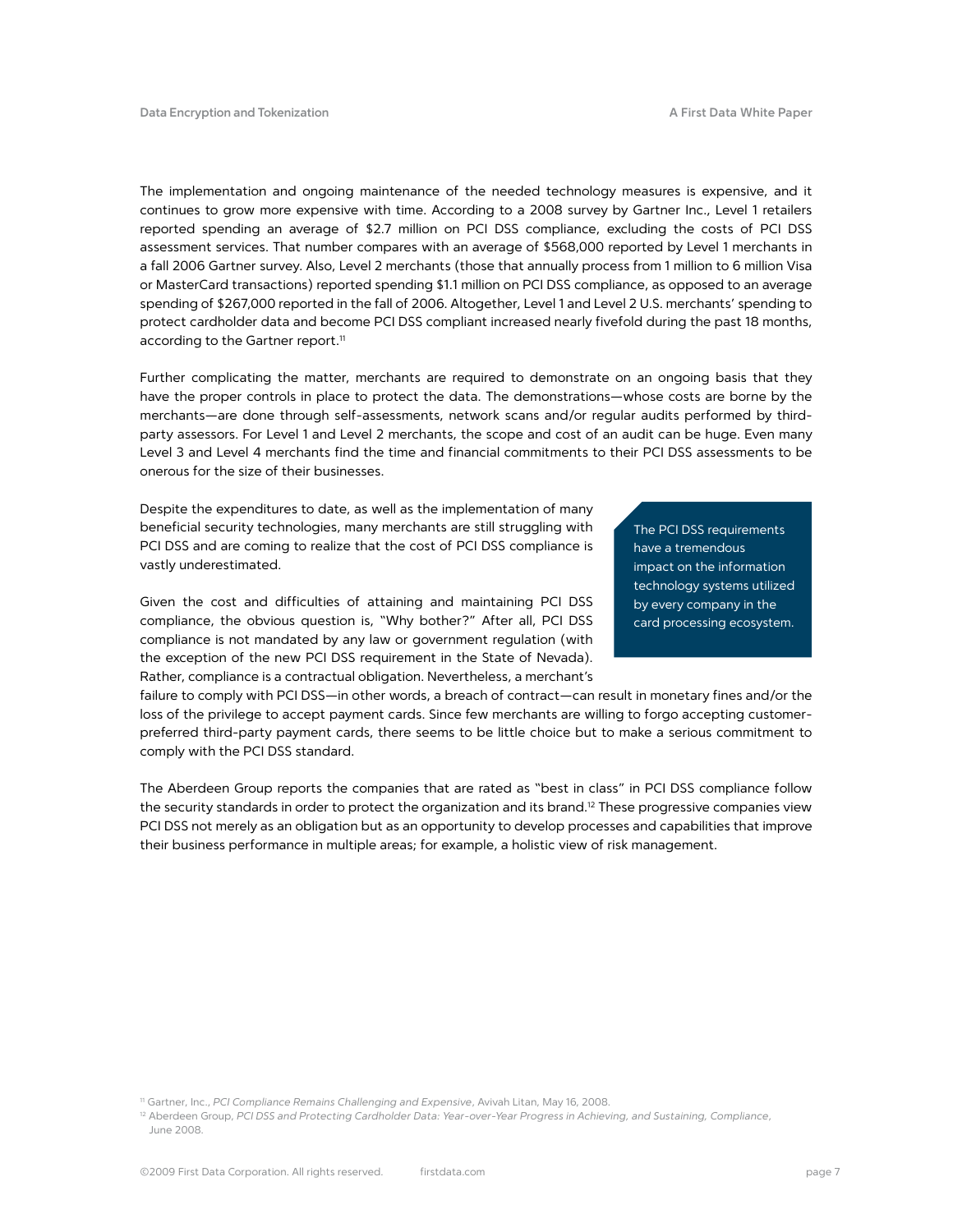## **Data is vulnerable at all points in card processing**

The PCI Security Standards Council points out that merchant-based vulnerabilities may appear almost anywhere in the card processing ecosystem. This includes point-of-sale (POS) devices, PCs or servers, wireless hot spots, Web-based shopping applications, paper-based storage systems and the unsecured transmission of cardholder data to service providers. Vulnerabilities also can extend to outside systems operated by service providers. These vulnerabilities can, and often do, lead to the exposure or theft of sensitive cardholder data, especially at the merchant level.

#### Sensitive data is vulnerable

**In transit** – When data is moving from one device, application or system to another—such as when cardholder data is being sent from the POS endpoint device to the POS server—it can be surreptitiously copied and sent to a computer controlled by a thief. This is precisely what happened in the U.S. supermarket chain data breach noted previously in this paper. Millions of cardholder data records were siphoned off before anyone noticed the problem.

- → At rest Data often must be stored somewhere for later use, or for archival purposes. Whether the storage medium is online (such as a file server) or offline (such as a file cabinet), the data is vulnerable to accidental exposure or loss and to intentional theft. For example, in September 2007, a U.S. sporting goods retailer reported that a computer containing the credit card information for customers who shopped at a specific store between July 2002 and June 2007 was lost or stolen. On the computer were 112,000 credit card numbers and 10,000 transaction records.13
- $\rightarrow$  In use Many organizations use cardholder data for purposes other than simply authorizing a transaction. For instance, the marketing department may use the data to create or support marketing programs, such as loyalty rewards. Or the data may be analyzed for loss-prevention purposes. In some instances, the data may be replicated or used in ways in which the company isn't even aware. Unfortunately, when sensitive data is used in multiple applications, it is especially vulnerable to loss or theft.

These three states—in transit, at rest and in use—cover the full spectrum of the life of sensitive data. PCI DSS provides guidelines to help merchants understand how to protect or limit the exposure of the data in all of these states.

Every part of the computer network that touches or uses cardholder data in these three states is known as

the "cardholder data environment" (CDE). This includes the POS devices and applications; storage devices where the data is stored, temporarily or permanently; applications that use the data, as well as the servers that process those applications; the network components like routers and switches that help transmit and route the data; backup media such as tapes; and any other parts of the network that allow access to the aforementioned resources. It's easy to see how the CDE can grow to be quite extensive, especially if a merchant uses cardholder data for purposes beyond simply authorizing transactions.

#### One of the biggest

challenges organizations face is reducing the size of their CDE (cardholder data environment) and isolating it from the larger corporate network. Effectively doing so significantly minimizes data breach opportunities and streamlines the annual PCI DSS assessment process.

<sup>&</sup>lt;sup>13</sup> Source: The Breach Blog, www.breachblog.com.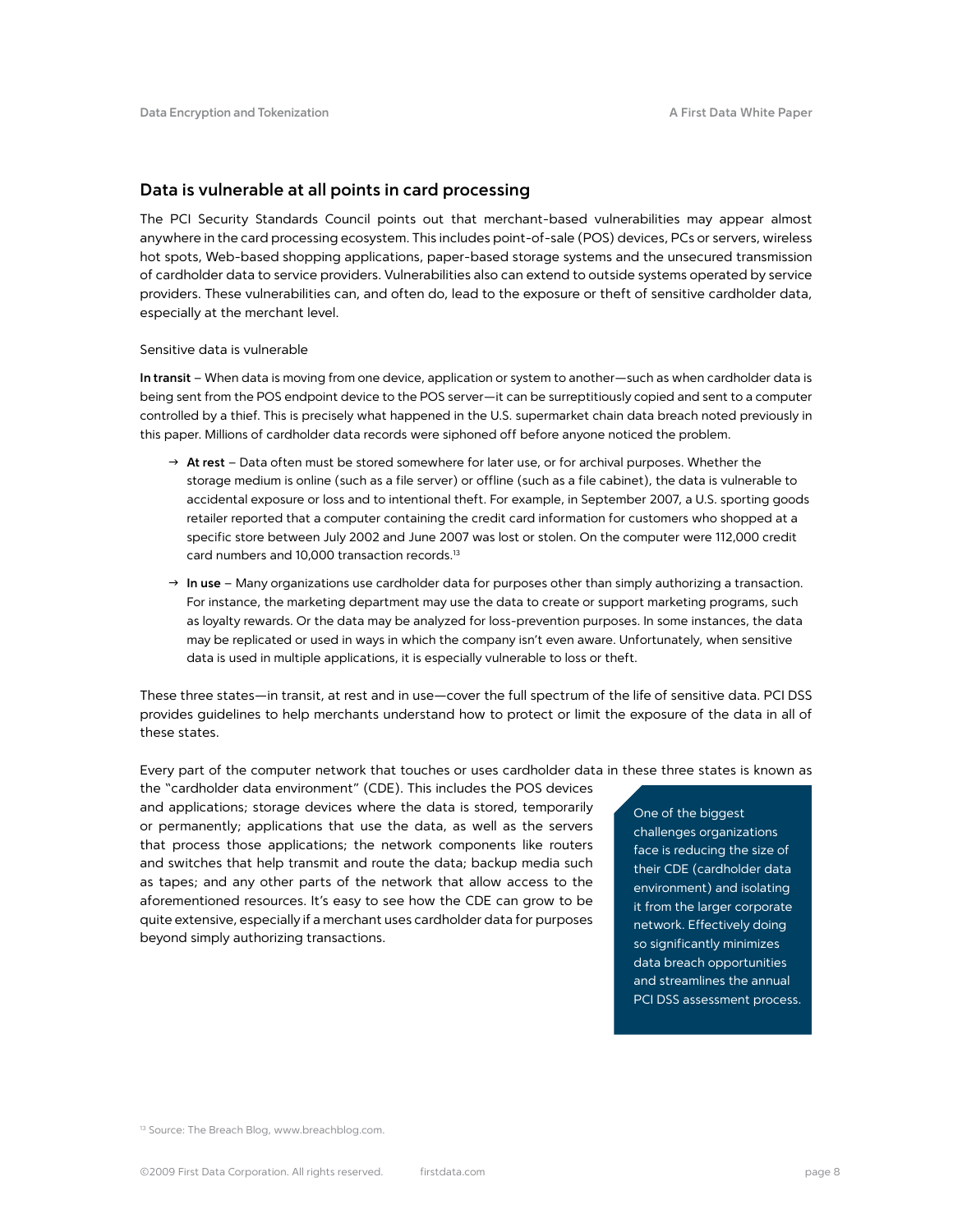The entire CDE is subject to fraud and data breaches. For this reason, the entire CDE is subject to PCI DSS compliance. This is why the requirements are so costly for merchants; and it's not a one-time revamp. First, merchants need to implement and maintain the security measures to come into compliance with PCI DSS. Then the merchants must submit to quarterly and annual assessments to substantiate compliance. A Level 1 merchant can easily spend millions of dollars on both efforts with little return on the investment. Even a small retail establishment with only a few thousand card transactions a year is forced to spend thousands of dollars on security measures and validation.

Merchants of all sizes are looking for ways to reduce the risks of data violation, along with the time and financial burdens of PCI DSS compliance. Reducing the scope of the CDE is a prime way to do so. By allowing fewer computing resources to have access to real cardholder data, merchants can minimize the opportunities for fraud and limit spend on both security and annual PCI DSS assessments. The rest of this document explains how emerging technologies can address this issue.

## **Emerging Solutions for Improving Cardholder Data Security**

Protecting stored cardholder data is essential for businesses, and PCI DSS compliance will continue to be a challenge for many retailers in 2010. Now, two important security methods are coming to market to help secure sensitive cardholder data from thieves as close to the initiation of the transaction as possible. Both methods specifically address the complex requirement to secure in-transit data and stored data; one of the methods even addresses the concerns of using sensitive data in business applications. Here's an overview of the two methods, including how they might be used, along with their benefits and drawbacks.

## **Encryption of sensitive data**

Probably the single most important measure that merchants can take to protect cardholder information is to encrypt it as soon as the data, including the primary account data (PAN) and all track data, is captured and leave it in an encrypted state while it is transmitted to the payment processor. This is sometimes referred to as end-to-end encryption. This step means the transaction is never transmitted in plain text in the frame relay, dial-up or Internet connection, where the potential exists for interception by fraudsters. If the data does get siphoned off once it is encrypted, it is virtually useless to thieves.

Encryption refers to algorithmic schemes that encode plain text (such as a cardholder number) into a non-readable form called ciphertext, thus providing privacy for the encrypted data. One or more "keys" are required to decrypt the data and return it

"End-to-end encryption may well be the end-game recommendation of PCI and, if data breaches continue to plague the payments industry and occupy headlines, that recommendation may become a mandate within two years."

George Peabody, Principal Analyst, Mercator Advisory Group

to its original plain text format. The key—which thieves would not possess—is the trigger mechanism to the algorithm.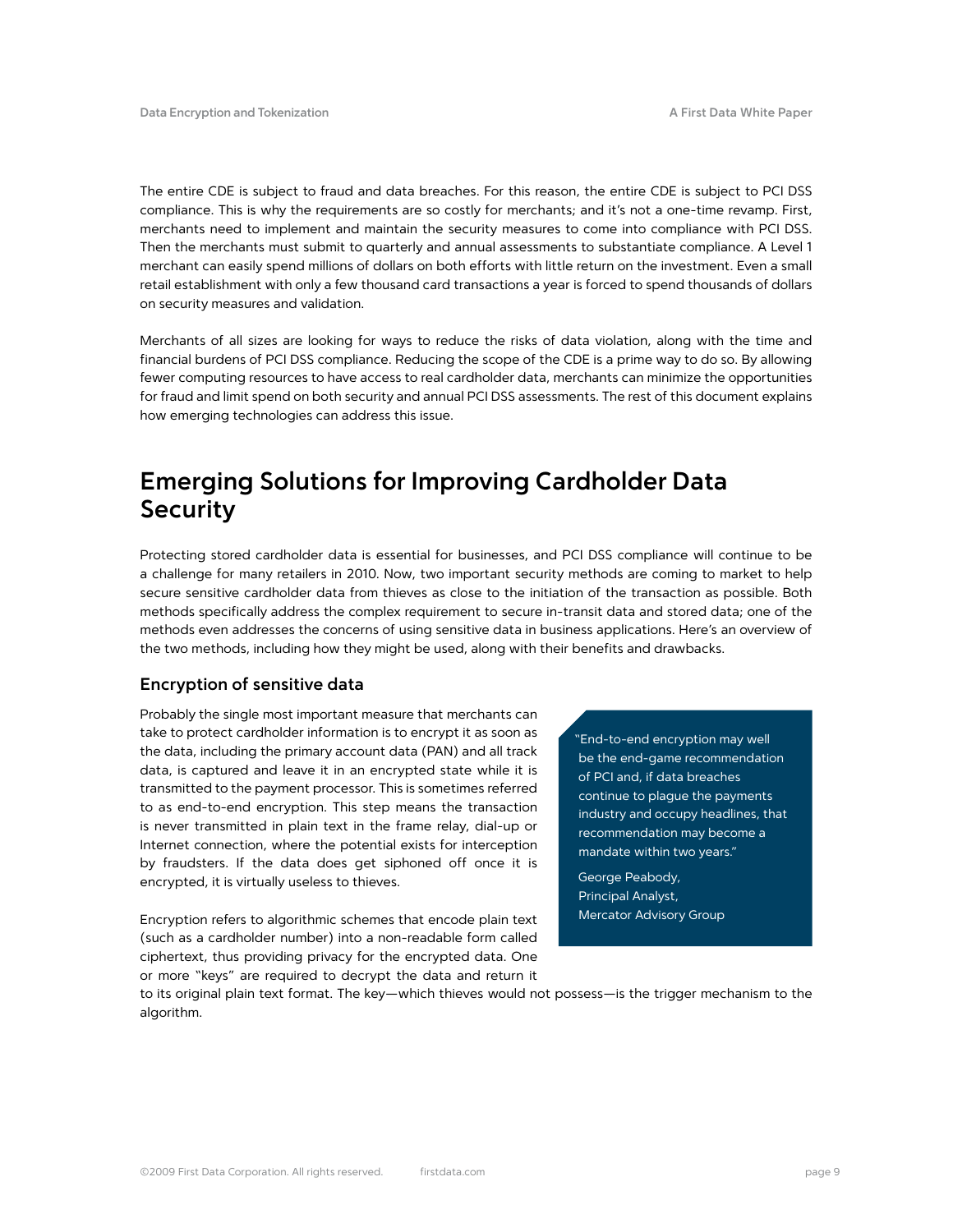To be most effective, data encryption should take place at the POS terminal application, immediately after the magnetic-stripe reader (MSR) obtains the card data track. While numerous Level 1 merchants have already enabled this capability, most other merchants have not. If data is not encrypted at the point of capture, it is vulnerable as it is transmitted in plain text to the POS server or the merchant's central server. (This is what is believed to have happened in the highly publicized data breaches involving a U.S. supermarket chain, an international discount retailer and a U.S. restaurant chain.)

Getting even closer to the origination of the data, there are proponents in the industry for encrypting sensitive data at the MSR rather than in the POS application. This can be accomplished through the use of specific hardware within the POS. However, detractors feel that the incremental benefit of replacing POS hardware to enable encryption at the time of MSR does not offset the added expense of replacing hardware. To date, few merchants have implemented this solution.

Encryption can also safeguard data in a card-not-present (CNP) scenario. The data can be encrypted as soon as it is entered into the payment application and prior to being submitted for approval of the transaction. This can be further enhanced by leveraging third-party-hosted payment pages, eliminating the need for the CNP merchant to touch the card data at all.

Taking the value of encryption a step further, a merchant should send its transactions to the payment processor for approval in an encrypted form using industry standard, laboratory-tested algorithms. Using a key, the processor can decrypt the transaction and continue to process it as usual with the bank associations and networks. It is important to note that many encryption algorithms exist that are public or proprietary, and the resulting encryption will be only as effective as the industry testing and validation of such algorithms. Proprietary algorithms do not go through necessary crypto-analysis scrutiny from industry experts, and one should be cautious when these untested algorithms are the basis of the encryption method used.

Once encrypted, the data can be safely stored on a merchant's POS server or host computer for the purpose of end-of-day reconciliation and other internal uses if needed.

The processes of encrypting data immediately after capture and transmitting it to the payment processor in encrypted form provide great risk reduction. Even if a thief is able to intercept the data in transit, it will be in a format that is both unreadable and unusable to him. George Peabody, principal analyst with the Mercator Advisory Group, says it's all about the money. "Remove the economic benefit of hacking into a merchant or processing network and financially motivated criminals will move onto something else. Make PANning for gold a fruitless exercise and you will minimize the damage when a breach does occur. By making the card data on the merchant network unusable and keeping all stored data on a third-party's systems, the merchant is able to protect its customers' data, ensure its reputation for proper care and control of that data, and reduce PCI scope."<sup>14</sup>

End-to-end encryption is not currently a requirement in PCI DSS. However, according to Peabody, "Endto-end encryption may well be the end-game recommendation of PCI and, if data breaches continue to plague the payments industry and occupy headlines, that recommendation may become a mandate within two years." 15

<sup>14</sup> Mercator Advisory Group, *End-to-End Encryption: The Acquiring Side Responds to Data Loss and PCI Compliance*,

George Peabody, June 2009, p. 11. <sup>15</sup> Mercator Advisory Group, *Merchant Security, Tokenization and the Fairy Tale of Outsourcing PCI*,

George Peabody, March 2009, p. 4.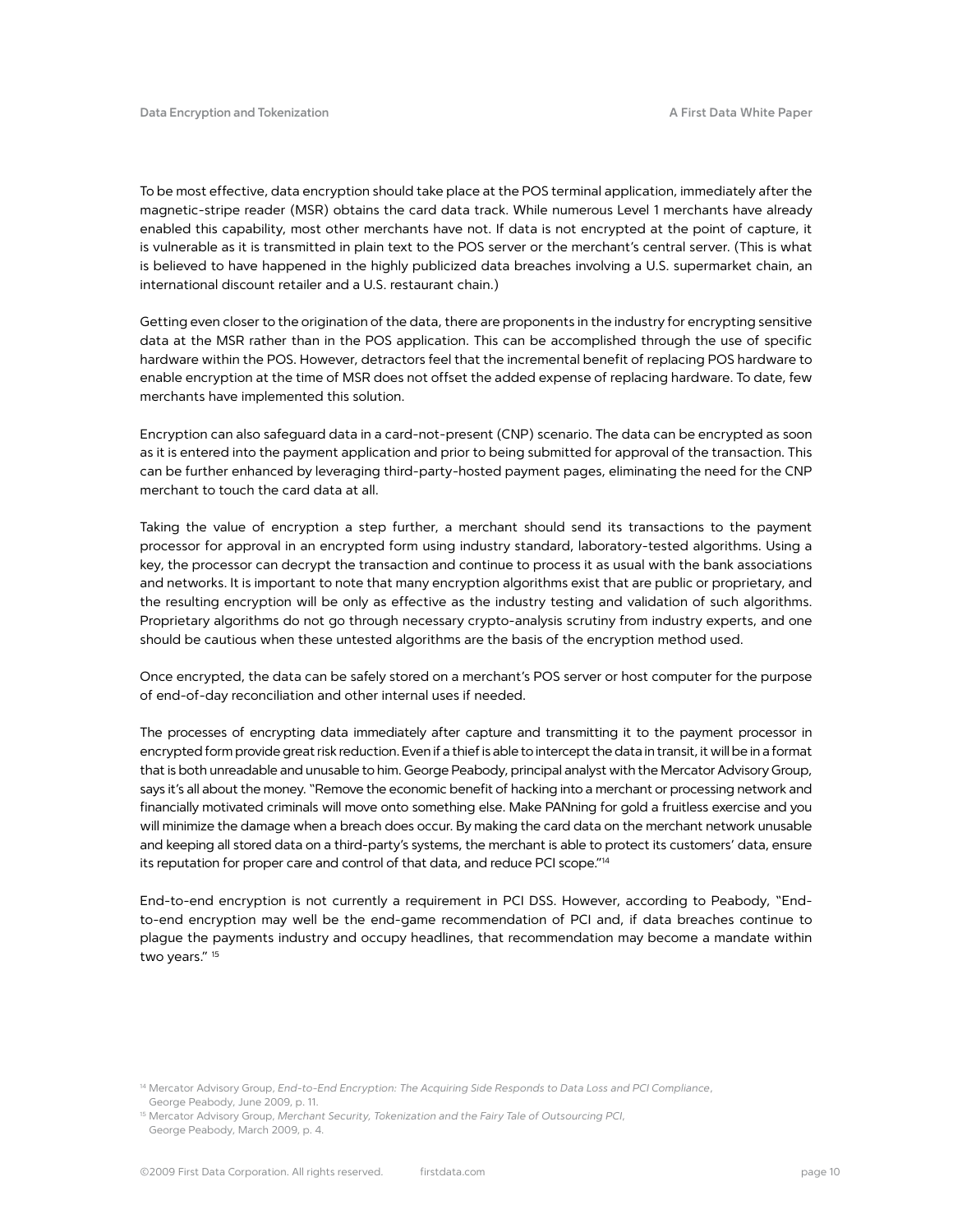### **The advantages and disadvantages of encryption**

As with any security solution, there are advantages and disadvantages to the approach. On the positive side, encryption is a common technique that has proven to be very reliable over many years. That's not to say that encryption can't be broken; however, it takes a sophisticated thief to know how to penetrate an encryption algorithm to defeat it. What's more, encryption technology continues to advance, making it far harder for someone to "crack the code."

Data encryption satisfies the PCI DSS requirement of protecting stored data. As deemed in a PCI DSS assessment, a merchant whose data at rest or in transit is adequately protected via encryption can feel confident in meeting those particular PCI DSS compliance requirements. What's more, end-to-end encryption offers the benefit of limiting the scope of PCI DSS compliance and shifting more responsibility to the processing community, thus lowering the cost of compliance for the merchant. The chart below looks at three scenarios in which Level I merchants have the potential to save money through PCI DSS compliance scope reduction using encryption. The "scope reduction" percentages are estimates provided by the Mercator Advisory Group.

| <b>Scenario</b>                                                      | Cost        | Scope<br><b>Reduction</b> | <b>Savings</b>                     |
|----------------------------------------------------------------------|-------------|---------------------------|------------------------------------|
| Scenario 1 - Low                                                     |             |                           |                                    |
| Annual compliance assessment by QSA (qualified security<br>assessor) | \$250,000   | 25%                       | \$62,500                           |
| Compliance maintenance                                               | \$1,000,000 | 20%                       | \$200,000                          |
|                                                                      |             | <b>Annual Savings</b>     | \$262,500                          |
| Scenario 2 - Moderate                                                |             |                           |                                    |
| Annual compliance assessment by QSA                                  | \$1,500,000 | 25%                       | \$375,000                          |
| Compliance maintenance                                               | \$3,000,000 | 20%                       | \$600,000                          |
|                                                                      |             |                           | <b>Annual Savings</b><br>\$975,000 |
| Scenario 1 – High                                                    |             |                           |                                    |
| Annual compliance assessment by QSA                                  | \$3,000,000 | 25%                       | \$750,000                          |
| Compliance maintenance                                               | \$5,000,000 | 20%                       | \$1,000,000                        |
|                                                                      |             | <b>Annual Savings</b>     | \$1,750,000                        |

Figure 2: Sample PCI DSS compliance savings through use of end-to-end encryption<sup>16</sup>

Encryption is a technology that can be utilized by an individual merchant; it doesn't require sweeping changes in the payment processing ecosystem that would take years and cost billions to bring about. The technology is available today, it is proven to be effective, and many merchants already use it to protect customer data.

On the negative side, data encryption can be an expensive and resource-intensive proposition. For Level 1 and Level 2 merchants, deploying encryption accounts for a significant portion of the hardware and software costs needed to be initially compliant with PCI DSS. Level 3 and Level 4 merchants left to implement encryption on their own may simply find encryption too expensive and difficult. Deployment may require the upgrade or replacement of POS terminal devices and changes to the POS application. Merchants may find it necessary to hire a consultant to help with the implementation. Moreover, since there are numerous encryption techniques and technologies, merchants may be forced to adopt a specific implementation based on what their payment processor accepts. This situation could create a feeling of "vendor lock-in" and make it difficult to switch payment processors in the future.

<sup>16</sup> Mercator Advisory Group, End-to-End Encryption: The Acquiring Side Responds to Data Loss and PCI Compliance, George Peabody, June 2009.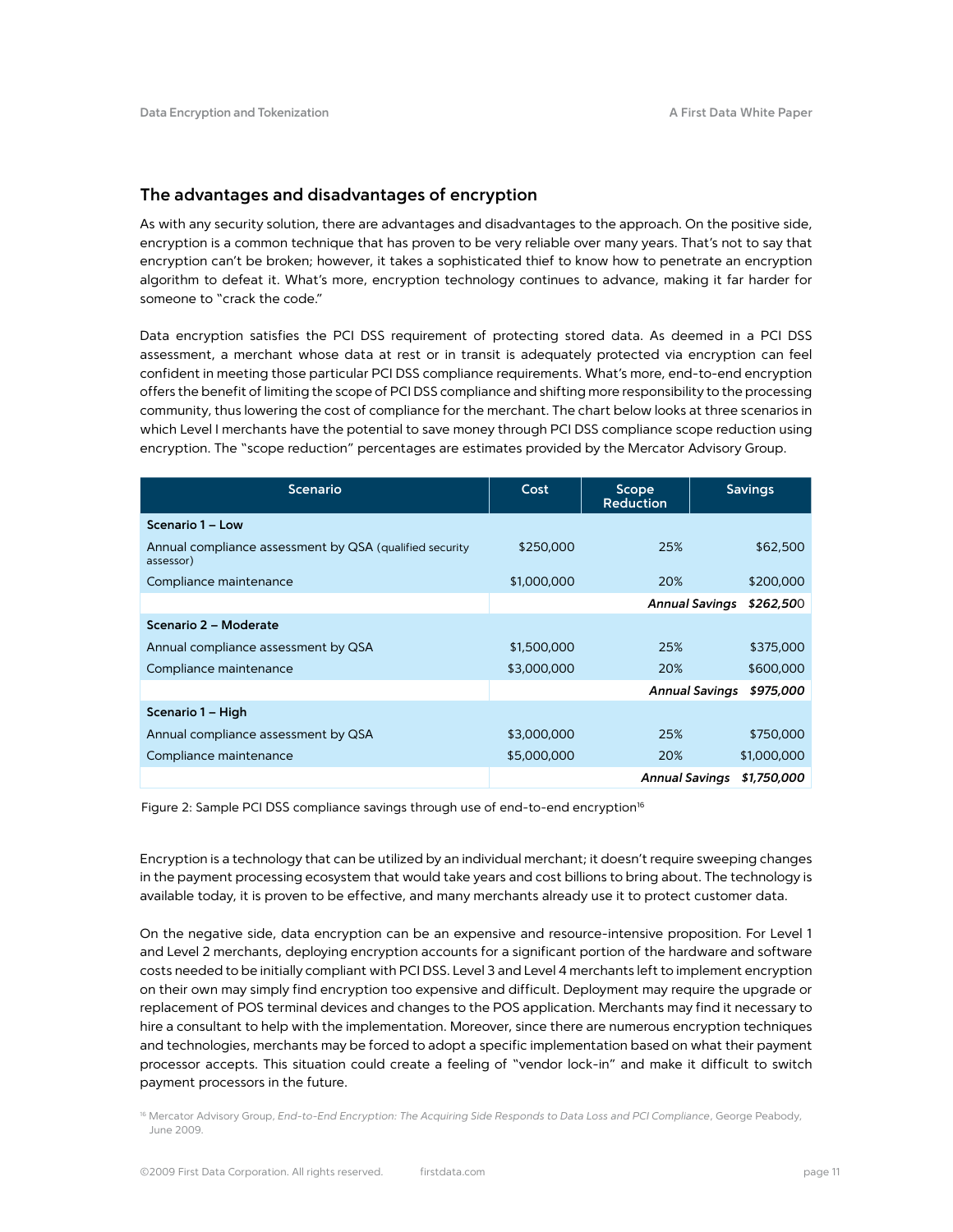One of the other aspects of an encryption solution that is often overlooked is that of key management. With an encryption solution, card data is still present within a merchant's system, protected by encryption. The security of the keys used to perform that encryption is just as vital as securing the data itself. The use of symmetric encryption algorithms (where the same key can be used to encrypt and decrypt data) by most solutions requires vigilant protection of keys, lest they be compromised. "Identity based" key derivation may remove some of the manual management of keys, but does not remove the risk of key theft or compromise. Poor key management practices risk the compromise of the data, or potential data loss if keys are "lost."

Despite the cost and complexity of encryption, it's a valuable tool for merchants of all sizes. Dennis Fisher is the executive editor of the security information Web site SearchSecurity.com. In a column where he discusses the data breach of a specific international discount retailer, Fisher justifies the expense of data encryption technologies and the time spent managing them. He writes, "Companies complain that database encryption products are cumbersome, expensive and difficult to manage. Really? You know what else is expensive and difficult to manage? A data theft. It's bad enough that attackers are able to get inside the perimeters of the companies, but they certainly shouldn't be able to find any unencrypted customer records once they get there. The same goes for government agencies. Just do it."17

## **Tokenization of sensitive data**

An increasingly popular approach for the protection of sensitive data is the use of a token (or alias) as a substitute for a real credit card number. In the process of tokenization, a payment card is used in a transaction and, once authorized, the cardholder data is sent to a centralized and highly secure server called a "vault," where it is stored securely. Immediately after, a random unique number is generated and returned to the merchant's systems for use in place of the cardholder data. The end result is that the token can be used in various business applications as a reliable substitute for the real card data.

Tokenization has the ability to enhance the protection of sensitive data by offering a token-based data substitution value for plain-text-sensitive data elements. In other words, instead of maintaining ciphertext and an associated key (ID) within the merchant's data stores, a single token is stored and used as a pointer to the encrypted value in the vault. A credit card number, for example, is replaced within the merchant's storage environment by a token value generated in such a way that it cannot be linked back to the original data element. A secure cross-reference table is established to allow authorized lookup of the original value, using the token as the index. Encryption tools and secure key management complements this approach by protecting the original value within this environment. To anyone who doesn't have authorization to access the vault, the token value is totally meaningless; it's just random characters.



#### Figure 3: How tokenization data security works

17 SearchSecurity.com, *TJX breach: There's no excuse to skip data encryption*, Dennis Fisher, January 2007.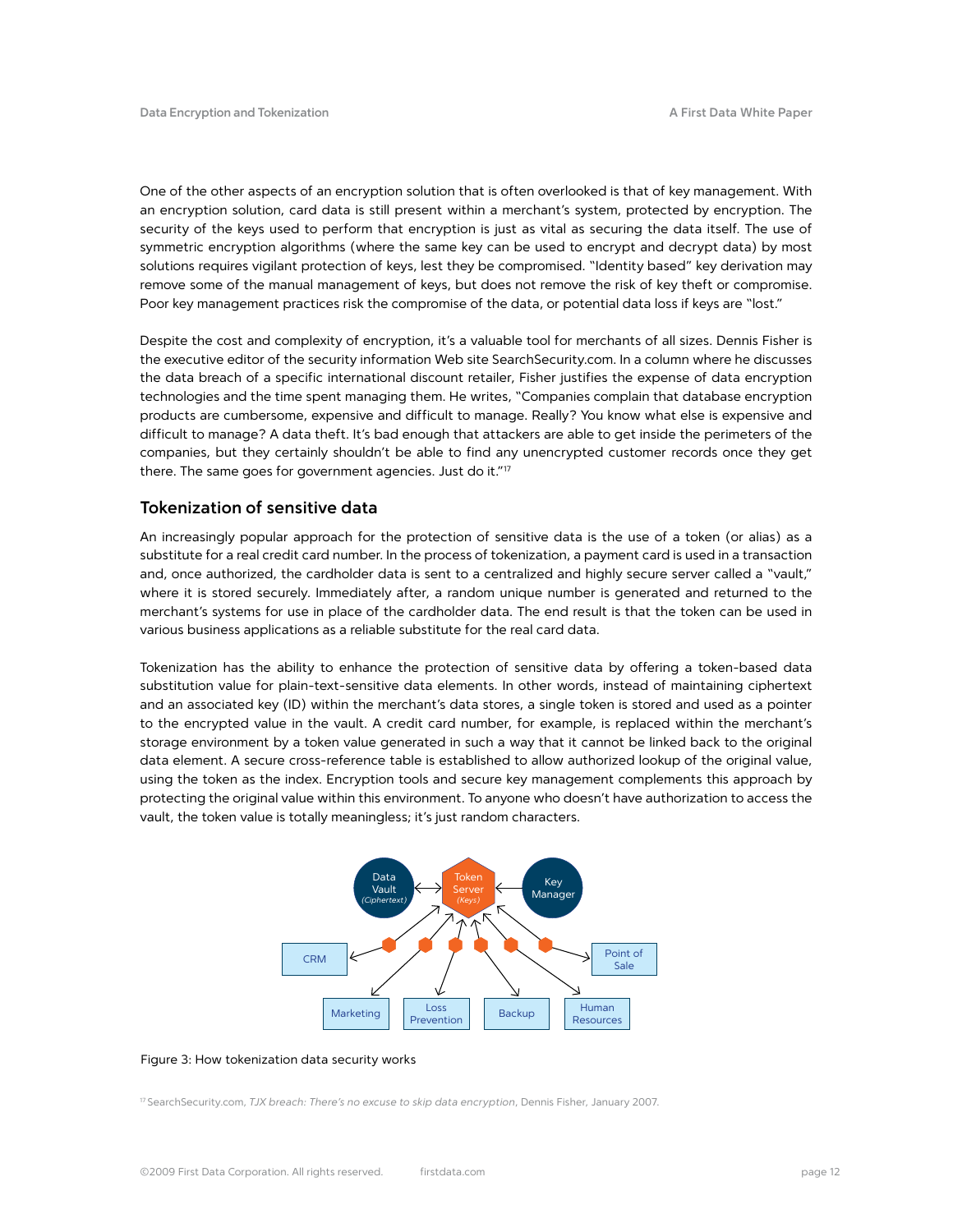From a security perspective, tokenization significantly reduces risk based on the fact that sensitive data can't be breached if it's not there in the first place. At a time when cardholder data loss is at an all-time high, this is an extremely interesting prospect for many organizations. Tokenization is even appealing to Level 1 merchants who have previously passed their PCI DSS audits. Those merchants who have full encryption solutions are investigating how the addition of tokenization can benefit them, as well.

A handful of Level 1 merchants have already adopted tokenization. However, the concept is fairly new, so a more detailed discussion of how it works in a typical payment transaction environment is warranted. Here's a simplified step-by-step view of how the transaction authorization process works, incorporating a token solution. In this scenario, the payment processor is also the token service provider. However, the token service can be implemented in-house or delivered by a neutral third-party provider.

| <b>Step</b>    | <b>Transaction Authorization Process with Tokenization</b>                                                                                                                                                                                                                                                                                                                                                        |
|----------------|-------------------------------------------------------------------------------------------------------------------------------------------------------------------------------------------------------------------------------------------------------------------------------------------------------------------------------------------------------------------------------------------------------------------|
|                | A customer initiates a transaction by providing his cardholder number. This can be via a swipe<br>of the card, a contactless reading of the card or a CNP data entry.                                                                                                                                                                                                                                             |
| 2              | The merchant captures and encrypts the card data. The card data needs to be encrypted<br>only at the POS for the point in time where it can be transmitted to the payment processor.                                                                                                                                                                                                                              |
| 3              | The merchant transmits the encrypted card data to the payment processor.                                                                                                                                                                                                                                                                                                                                          |
| $\overline{4}$ | The processor decrypts the data and sends it via a secure channel to the appropriate<br>network or association for authorization. As a function of the authorization process, the<br>payment processor generates a new token or retrieves an existing token that matches this<br>card data.                                                                                                                       |
| 5              | When the transaction is authorized for payment, it gets sent back to the payment processor.                                                                                                                                                                                                                                                                                                                       |
| 6              | The payment processor replaces the card number with the token and sends the outbound<br>transaction response to the merchant. There is no sensitive data going back to the merchant.                                                                                                                                                                                                                              |
| 7              | The merchant receives the transaction authorization, permanently deletes the encrypted<br>card number and retains the token in its place. The merchant can store the token for<br>settlement, reconciliation, chargebacks and other purposes. If the tokens are intercepted<br>or stolen, they have no value to the thief, since they cannot be used to initiate a financial<br>transaction at the point of sale. |

Figure 4: How tokenization fits into transaction processing



Figure 5: Integrated encryption and tokenization process

- **1** The full customer data, including the primary account number (PAN) and all track data, is entered into the POS system, where it is encrypted.
- **2** The encrypted data is sent to the processor's switch and decrypted. The decrypted PAN is then sent to a token server, where the token replaces the PAN and the relationship of PAN to token is stored in a secure token data vault.
- **3** The token is returned to the point of sale and all of the customer data, with the token replacing the PAN, is sent to other systems, such as settlement applications, as needed.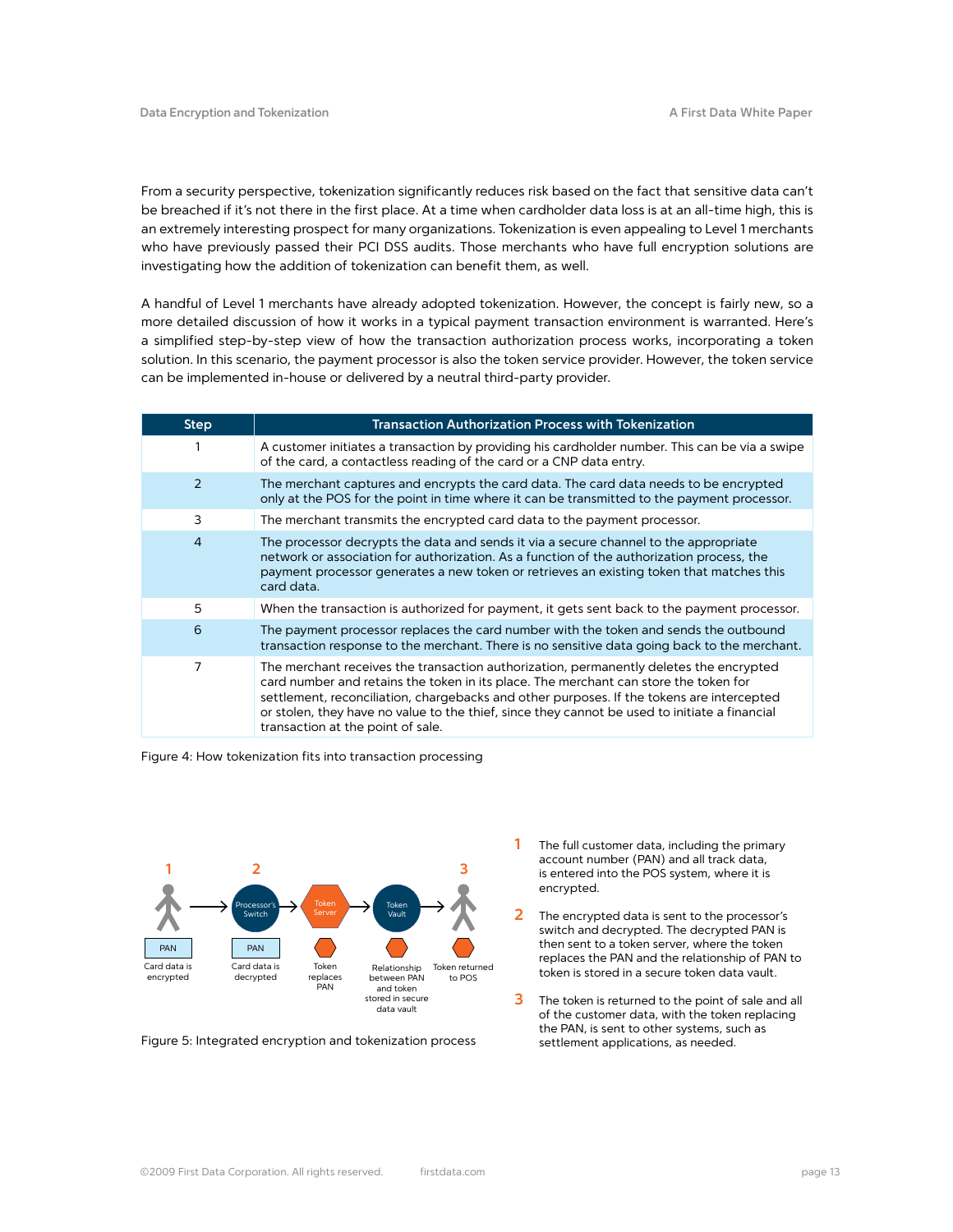The processes of encrypting data immediately after capture and transmitting it to the payment processor in encrypted form provide great risk reduction. Even if a thief is able to intercept the data in transit, it will be in a format that is both unreadable and unusable to him. The merchant applications no longer require the real PANs, but the processor retains the data in the secure token vault storing the relationship of PAN to token in the event it is needed in the future.

Tokens can be reused for recurring payments, too, making them ideal for "payment wallet" scenarios. For example, suppose a customer gives his credit card information to an online merchant for a purchase today and the customer also chooses to allow the merchant to store the card for the customer's future purchases (i.e., the payment wallet). The merchant replaces the customer's credit card number with a token. The next time the customer makes a purchase, the token stored in the wallet acts as an index pointer to the actual credit card number, which the merchant's token service provider would keep on file. If someone hacks the merchant's servers and steals the wallet data, the thief would simply get a bunch of tokens that have no meaning to him, since a token can be used only to initiate a financial transaction through an authorized merchant account.

## **The advantages and disadvantages of tokenization**

From a PCI DSS compliance perspective, tokenization has powerful implications for merchants, banks and service providers. As discussed at length by organizations attending the 2008 PCI Community meetings, one of the biggest challenges organizations face is reducing the size of their cardholder data environment (CDE) and isolating it from the larger corporate network. Effectively doing so significantly streamlines the annual assessment process. By ensuring that business applications, systems and infrastructure are processing randomly generated numbers instead of regulated cardholder information, organizations can drastically reduce the controls, processes and procedures needed to comply with PCI DSS. This is particularly true if tokenization is provided to merchants as a service from a third party that maintains ownership of the secure cross-reference table.

For example, consider PCI DSS compliance as a spectrum. On one end, there are more than 200 detailed requirements with which merchants must comply. On the other end, there are far fewer requirements, mostly because the specifications for the PCI DSS requirement to protect stored data have been removed. The number of PCI DSS requirements merchants must contend with is predicated as to whether and how each merchant processes, transmits and stores the cardholder data. By using tokenization to replace sensitive stored data, merchants move their businesses toward the "fewer requirements" end of the PCI DSS spectrum. Merchants eliminate a large technology and administrative burden, saving money in the long run.



Figure 6: CDE scope reduction through the use of tokenization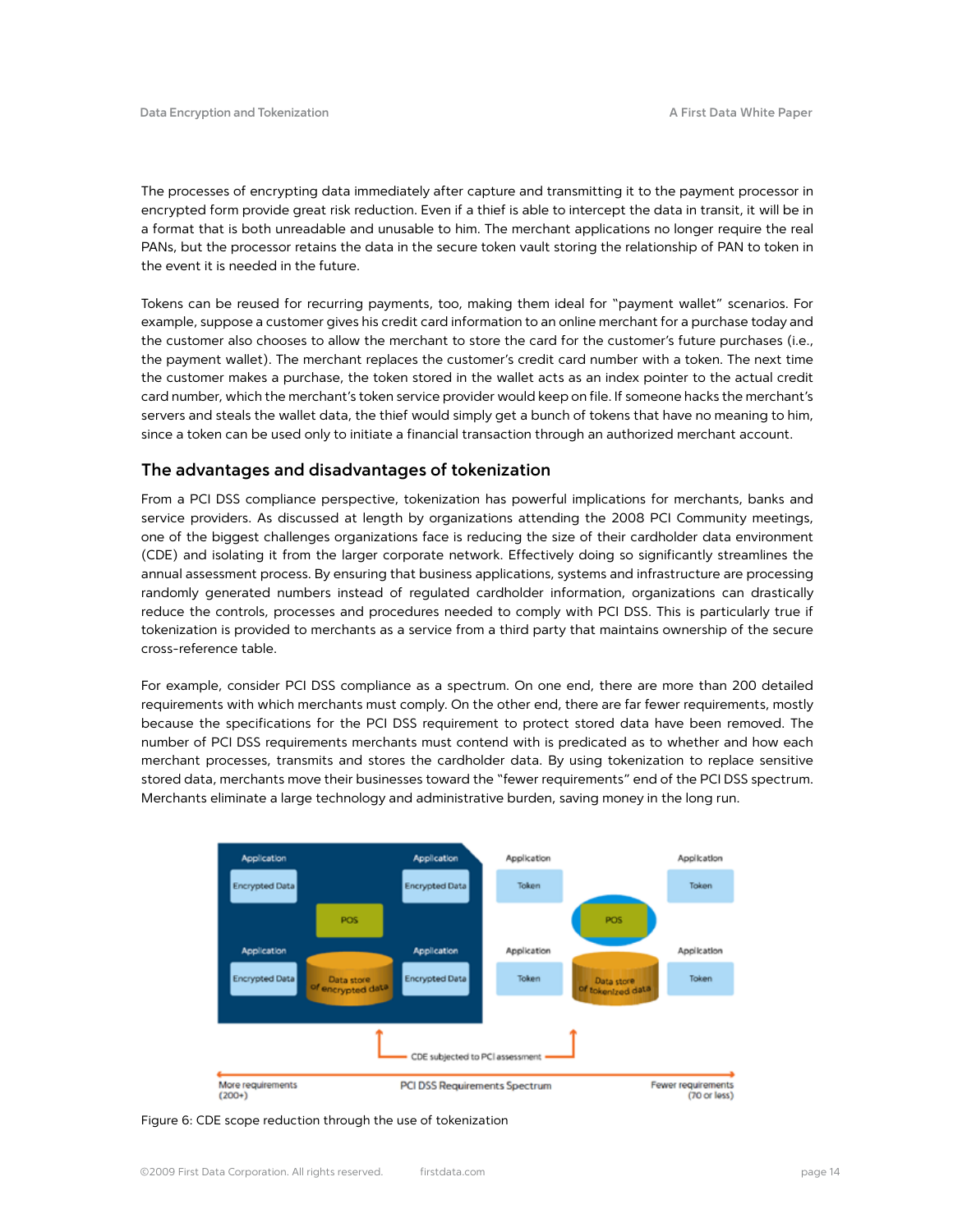In shifting the data breach risk from merchants to a third-party token provider, merchants don't need to spend unnecessary time and money building extra security into their transaction systems. Some security measures will still be needed, of course, such as in the POS device and application. However, merchants can focus on growing the business instead of worrying about stored cardholder data because there is none on the merchants' systems.

Meanwhile, the token provider now is the keeper of the cardholder data for many merchants. Some critics of tokenization say the token provider represents a single point of failure; if this company is breached, the cardholder data from hundreds or thousands of merchants can be compromised. True, but a trusted and reputable token provider should have sufficient resources and expertise to build and maintain strong security in its systems—just as major payment processors do today. What's more, if the token service provider is breached, this company generally assumes liability for the problem.

One more merchant benefit is protection of the merchant brand in the market. If internal risk of data exposure is significantly reduced, and most of the liability for safeguarding cardholder data has shifted to a third party, the organization has taken great strides to protect its brand. It will not become the next company in the headlines accused of carelessly handling its customers' sensitive data.

There are some drawbacks to tokenization. For instance, it is a relatively new application of technology. While there are successes in the marketplace, there are no long-term implementations that provide a sufficient history of how well the technique performs. Furthermore, there's a lack of trust in the various small, independent vendors who have brought tokenization solutions to market. It's not that their solutions aren't good; it's simply that they are unproven over time. Many organizations feel the stakes are too high to trust their most sensitive data to a newcomer in the data security or payment processing market.

Some larger merchants have a resistance to outsourcing data security to a third party. They believe there is an increased business risk in giving access to the organization's most sensitive data to an outside company. Of course, outsourcing a data security measure such as tokenization is a catch-22 situation. A company can forgo tokenization altogether or implement it completely in-house with an in-sourced solution. In this case, the company assumes all responsibility (and liability) for data security. Or, the organization can outsource the measure to a third-party provider, thus trusting the outsourcer with the sensitive data while also lessening the liability burden. The company must decide for itself which risk is more acceptable.

Many merchants have already made significant investments in data encryption for their cardholder data. This begs the question,

"By making the card data on the merchant network unusable and keeping all stored data on a thirdparty's systems, the merchant is able to protect its customers' data, ensure its reputation for proper care and control of that data and reduce PCI scope."

George Peabody, Principal Analyst, Mercator Advisory Group

"If we encrypt our data, why would we also need to tokenize it?" The primary answer here is to reduce the scope of the PCI DSS requirements the organization must satisfy. Remember the spectrum discussed earlier. While encrypting data is a valid security measure, it doesn't significantly reduce the requirements the company must meet because the cardholder data is still present—albeit encrypted, but it's still there. By complementing data encryption with tokenization, merchants remove sensitive card data from their applications and storage systems. This effectively reduces the cardholder data environment and subsequently reduces the cost and extent of the quarterly scans and the annual PCI DSS assessments.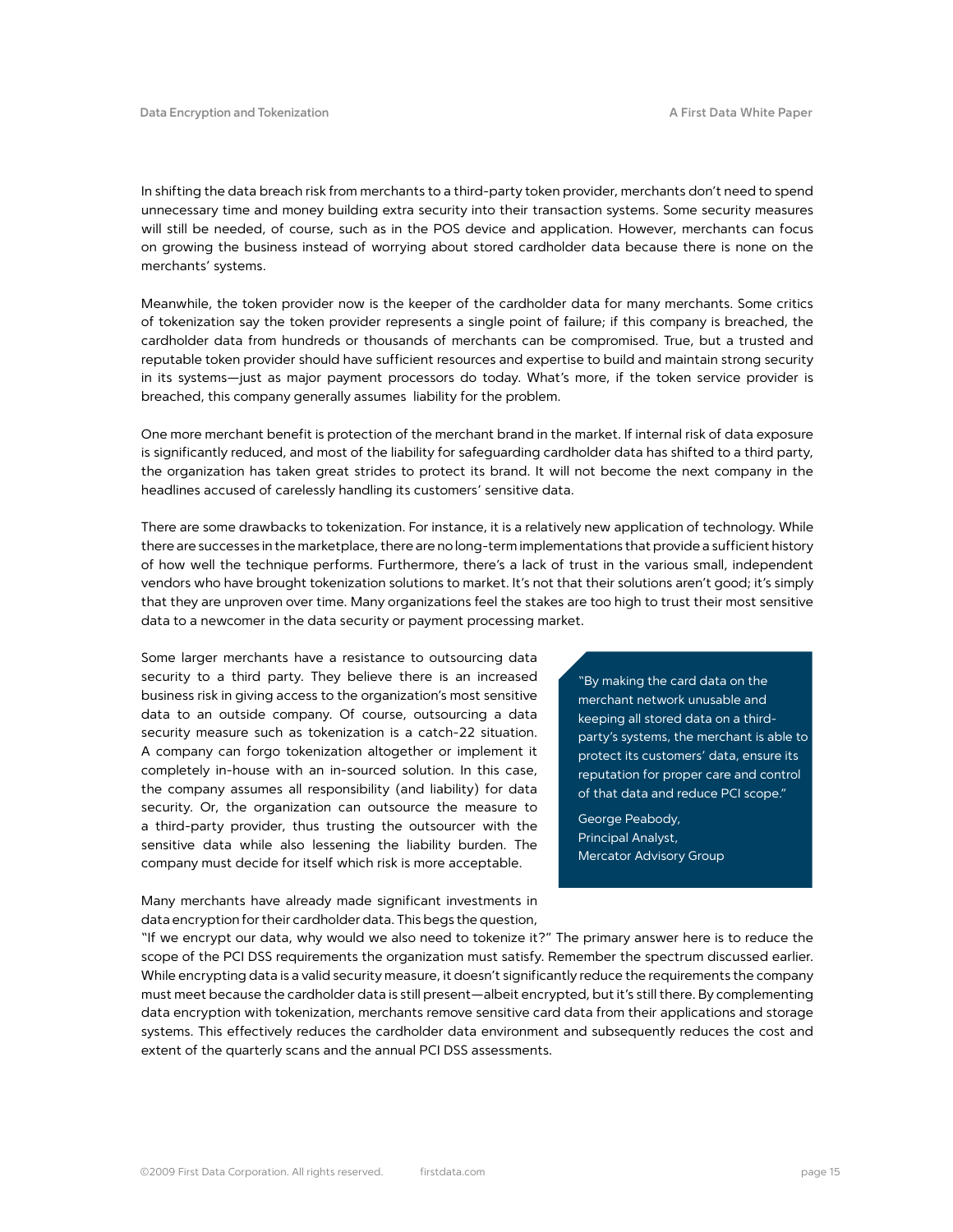Large organizations may use cardholder information in business applications such as MIS reporting, marketing, return processing, sales auditing, loss prevention and loyalty programs. They may be concerned about replacing the actual card data with a representative token for these applications. As long as the token is formatpreserving—in other words, it uses the same number and format of characters as the original cardholder data the token can be safely used by any application throughout the organization without extensive modification to those applications. Any further concerns can be overcome by how tokenization is implemented. There are two different models of tokenization: dynamic and static. The dynamic model creates a new token for a card transaction every time the card is used to make a purchase. The static model reuses an existing token that has been assigned to the card every time the card is used. If the static model is implemented, the merchant can maintain the functions supported by storing cardholder data. The static model represents a one-to-one relationship for life between the token and the PAN. Both models achieve the goal of reducing the burden placed on the merchant through the PCI DSS requirement to "protect stored data."



Figure 7: How tokenized data can be used in other applications

- **1** A purchase is made and the card data is sent to token server
- **2** The card number is tokenized, preserving the last four digits
- **3** The token is returned to the POS for storage with other transactional information (i.e., items, name)
- **4** The token is sent to other business systems
- **5** The card information is encrypted when tokenized, and ciphertext is stored in the data vault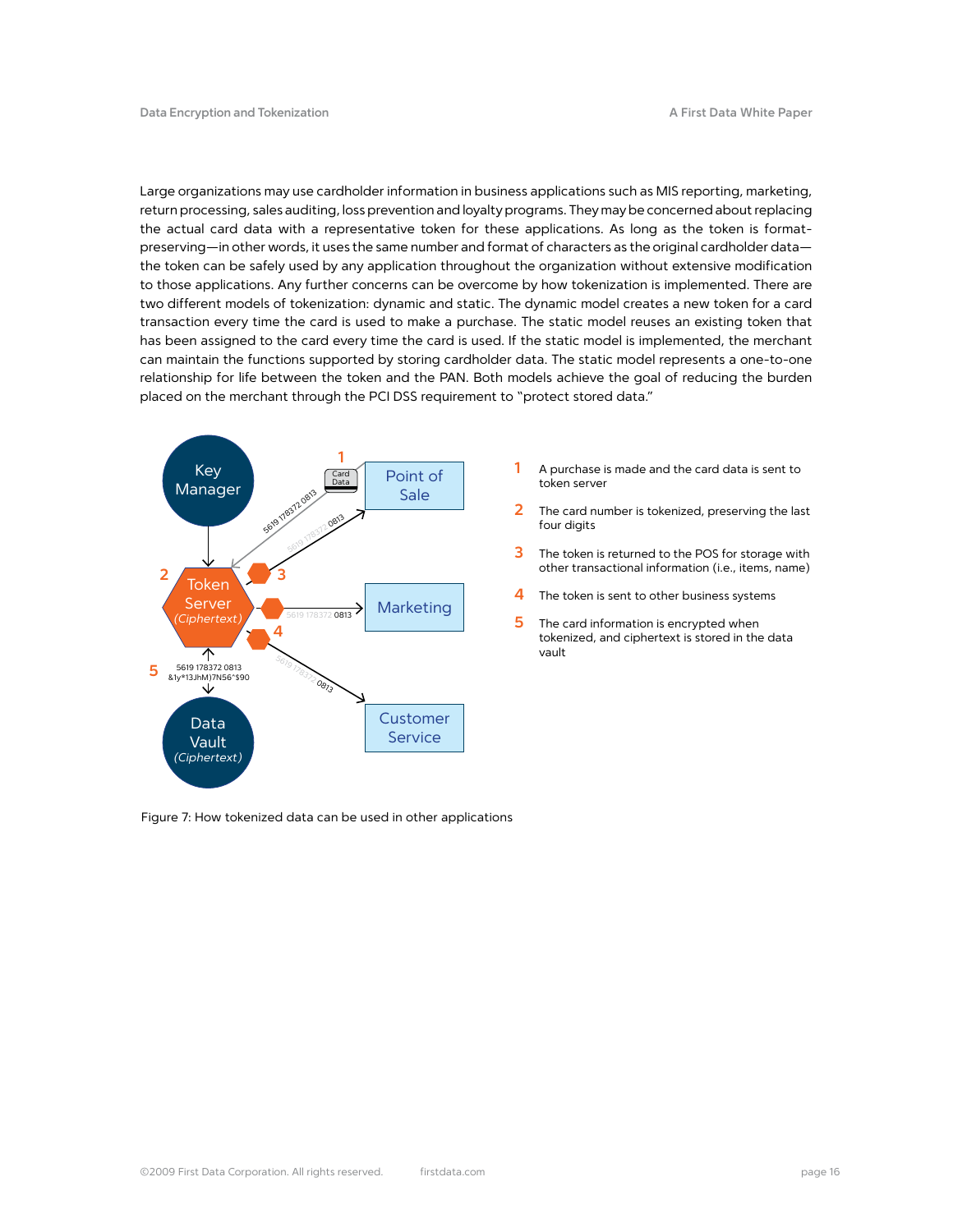## **The cost equation of tokenization**

Since tokenization is such a new method for protecting cardholder data, a brief discussion about the cost equation is warranted. Proponents of the solution assert that tokenization is a means for merchants to reduce overall costs associated with cardholder security and PCI DSS compliance. How can this be, if new processes and technology must be implemented? How can adding more security end up costing less?

Merchants will find there are new costs associated with implementing a tokenization solution. Depending on the solution chosen, there may be application integration work to ensure that tokens work with their POS and their internal systems. For example, the token will only slightly resemble a cardholder number—perhaps maintaining only the last four characters of the real cardholder number in the last four characters of the token. Modifying the number returned to the POS in the authorized response may require new edits within the POS. Additionally, a company that currently stores cardholder data in a database will need to reprogram the database to store tokens instead. The impacts will vary by merchant depending on the uses of their databases.

The merchant's token service provider will have a fee for its service. Since tokenization is a relatively new service, the providers are still assessing their cost models. At the time of this writing, many service providers seem to charge a small fee per transaction, with the fee being on a sliding scale based on the volume of transactions from a specific merchant.

Offsetting these new charges, however, is the reduction in costs to implement, verify and sustain PCI DSS compliance measures—in other words, shifting on the compliance spectrum toward fewer requirements and a smaller audit/assessment scope. The Mercator Advisory Group reports that a large merchant can spend upward of \$100,000 per application or process to make an application or a process PCI DSS compliant. The annual PCI DSS audit costs for such a merchant can range from \$20,000 to hundreds of thousands of dollars, depending on the merchant size, POS terminal estate size and the range of applications using cardholder data.18

With tokenization, some of these applications are removed from the scope of PCI DSS compliance and the ensuing annual audits. Mercator states that one large merchant reported \$2 million annual savings by moving to an outsourced tokenization solution after it had already become PCI DSS compliant.<sup>19</sup>

The Mercator report concludes, "The truth is that tokenization's short-term benefits accrue to the merchant and its PCI compliance burden. The reduction in scope of the audit and the security-monitoring posture taken by the merchant are welcome improvement and the results are worthwhile."<sup>20</sup>

19 Ibid.

<sup>&</sup>lt;sup>18</sup> Mercator Advisory Group, Merchant Security, *Tokenization and the Fairy Tale of Outsourcing PCI*, George Peabody, March 2009.

<sup>20</sup> Ibid.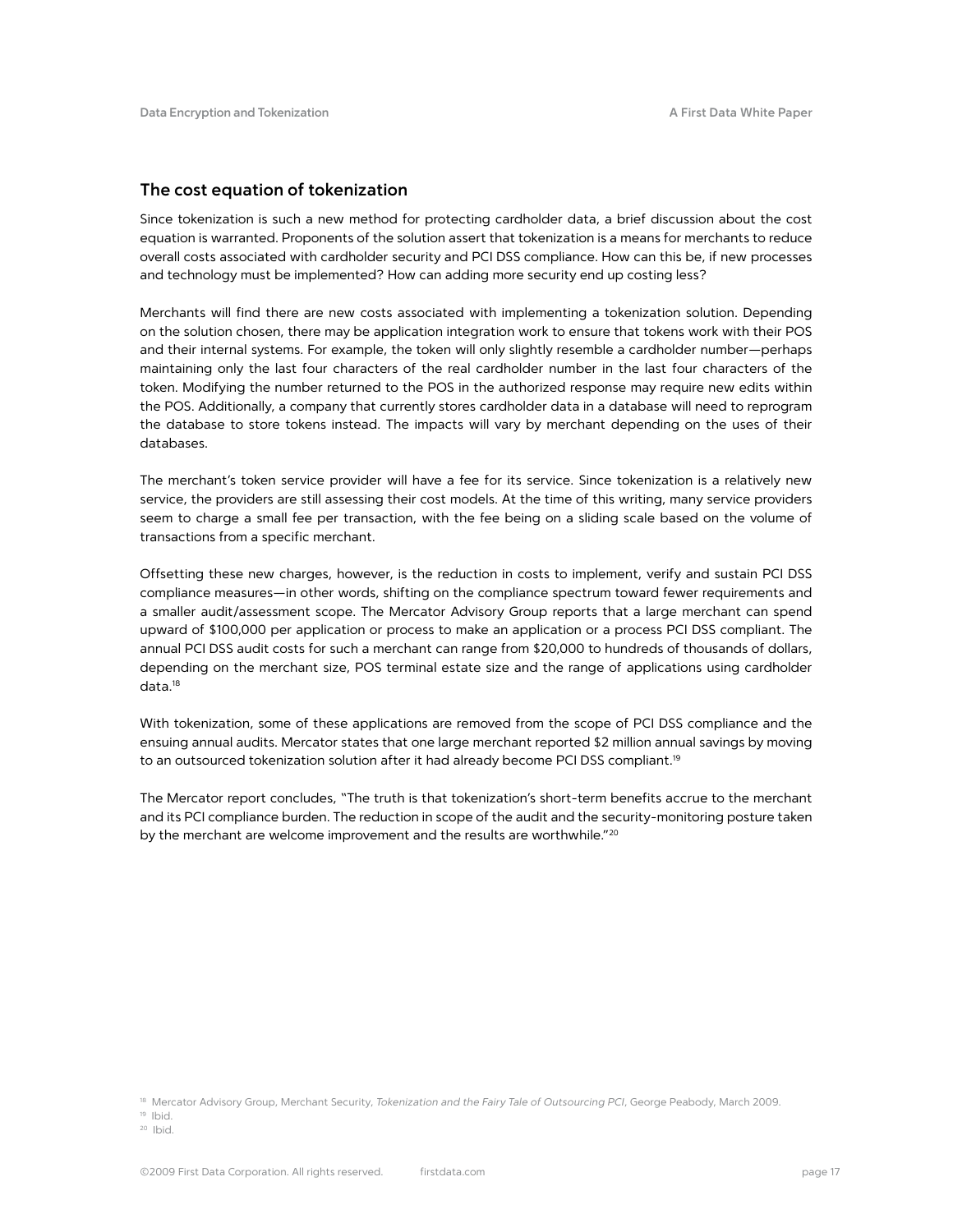# **Considerations for Enhancing Your Transaction Security Strategy**

Both encryption and tokenization offer the means to vastly improve merchants' cardholder data security and their PCI DSS compliance posture. Merchants can view these two technologies as a two-level approach to increasing security for payment transaction processing.

## **Start with encryption**

For all merchants, data encryption is the minimum base level of recommended security. The data should be encrypted as soon as it is captured and left in an encrypted state for transmission to the payment processor to minimize the likelihood that useful data can be intercepted when it is in transit between the POS terminal and POS server, or the POS dial-up terminal and the acquirer or payment processor.

This level of encryption should not require the complex management of keys. However, merchants should coordinate the encryption strategy with their acquirer or payment processor to ensure the encrypted data sent from the merchant can be decrypted properly by the payment processor in order to complete the authorization process.

Data encryption alone (i.e., without tokenization) may be sufficient for those merchants whose POS does not store the card data after submission of the authorization, or who don't have external data stores of transaction data.

## **Bolster encryption with tokenization**

Merchants whose POS does hold onto or store the card number after the submission of the authorization, or who do have data stores of transaction data for MIS and/or return processing, should implement both encryption and tokenization. The data should be encrypted as soon as it is captured and left in an encrypted state for transmission to the payment processor. In this scenario, too, merchants should coordinate the encryption strategy and security keys with their payment processor to ensure that the encrypted data can be decrypted properly in order to complete the authorization process.

When merchants receive the token in the authorization response from the payment processor, they should delete all instances of the cardholder data and store the token instead. Business applications throughout the organization can safely use the token without fear of data exposure and without expanding the cardholder data environment and the scope of the PCI DSS assessment. In fact, the very act of replacing cardholder data encrypted or not—with tokens shrinks the CDE and greatly eases the burden of the PCI DSS assessment.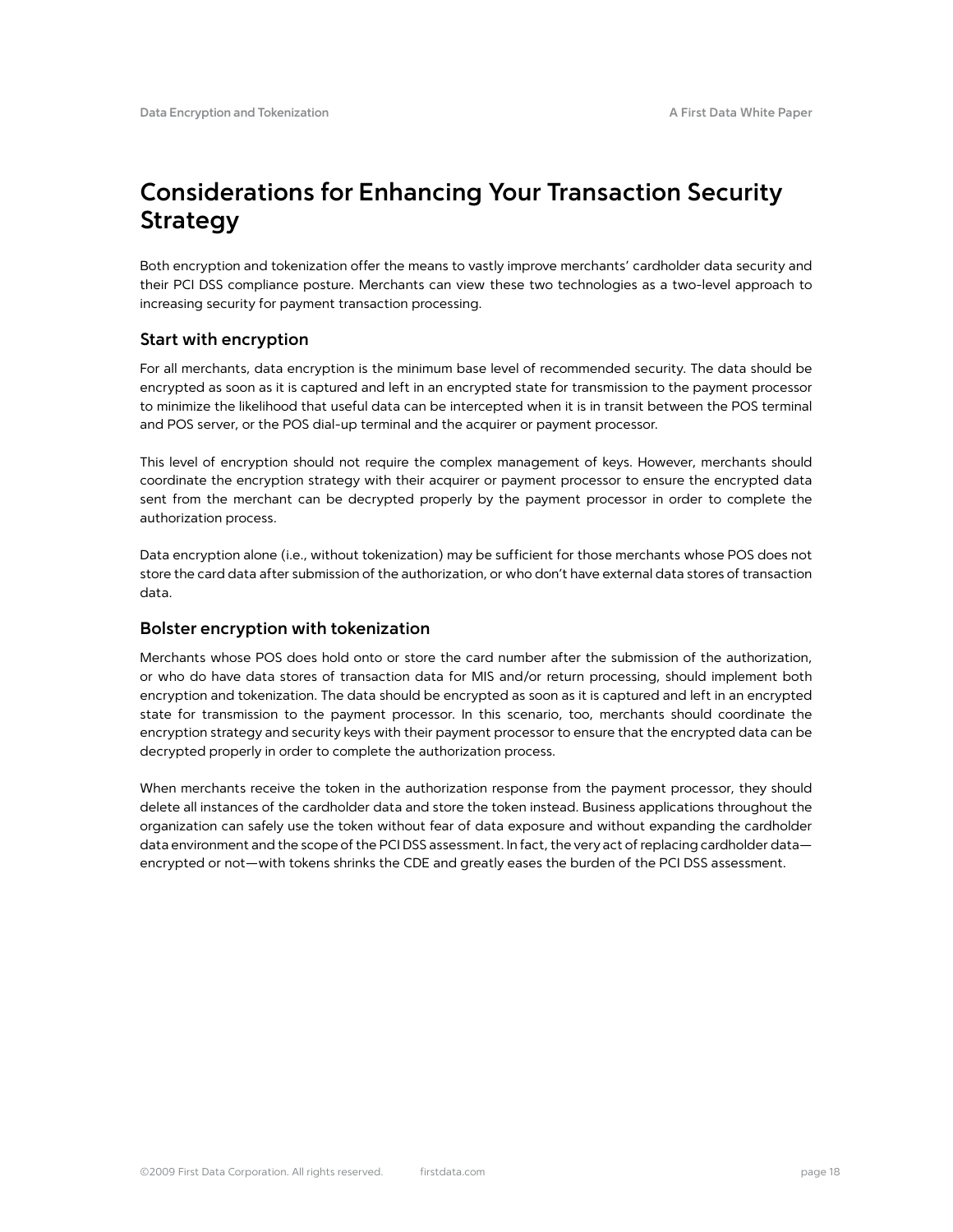### **Key considerations when selecting a solution provider**

The technologies and processes for secure transactions discussed above require a partnership with one or more solutions providers. For example, the way to reap the main benefits of tokenization—the reduced scope of the PCI DSS implementation, assessment and maintenance—is to outsource the token service to a third party, thus relinquishing the responsibility of storing and securing sensitive data. Here are some key considerations when selecting a solution provider.

- → Uptime/reliability of the service Merchants shouldn't risk their business with a service that isn't available when they need it. Even a few minutes of service downtime make it impossible for merchants to transact sales. A reputable solution provider should guarantee uptime with a Service Level Agreement contract and back up the agreement with proof of redundant systems. That is, if any part of the solution fails for any reason, there is an immediate (and unnoticeable to the merchants) cutover to a secondary computer component, system or facility. This ensures no disruption to the merchants' businesses.
- → National Institute of Standards and Technology (NIST)-certified forms of encryption It is critical to use an algorithm that has been certified through industry testing and validation. Vetting of encryption algorithms is a process that normally takes years, and the skills required are generally found only in academic or governmental settings. Note that many public or proprietary encryption algorithms have not been through the necessary crypto-analysis scrutiny from industry experts, and the resulting encryption will be only as effective as the encryption algorithm.
- → Token creation through strong random number generation Predicting tokens produced from strong random number generators is nearly impossible. These secure, non-reproducible sources of true random numbers are designed to generate a sequence of numbers that lack any pattern, virtually ensuring that each token is sufficiently spontaneous and not projectable by fraudsters.
- → **Technical specifications of the solution** Any solution for encryption and/or tokenization is going to be sophisticated. However, some technologies are far superior to others. For example, there are numerous types of encryption. Some require only one key to encrypt and decrypt the data, while others require two keys, one to encrypt and one to decrypt. Some keys are dynamic (constantly changing) while others are static. Any encrypted data that is stolen is better protected if the keys are dynamic or if separate keys are required to unlock it. In selecting a solution provider for security services, it's important to get the details about the technical specifications and compare them to other solutions on the market.
- $\rightarrow$  **Seamless integration with existing POS system** Merchants already have a significant investment in their POS systems. "Rip and replace" is not an attractive option. Therefore, any new data security measures will need to integrate with what is already in place. Still, there are differing definitions of "integration." When selecting a solution provider, merchants should feel comfortable that the vendor can orchestrate a seamless integration between the POS and the security systems, with no disruption to business.
- → **Pricing model** Merchants already spend a lot of money on data security. It's an unavoidable expense to reduce business risk. Additional security measures such as encryption and tokenization aren't free; however, they can offset other costs such as the dollars spent on lengthy PCI DSS assessments and remediation efforts, or worse yet, a breach. A security solution provider's pricing model should be compatible with a merchant's business; for example, a minimal upfront outlay to implement the new solution, with reasonable per-use service fees over time.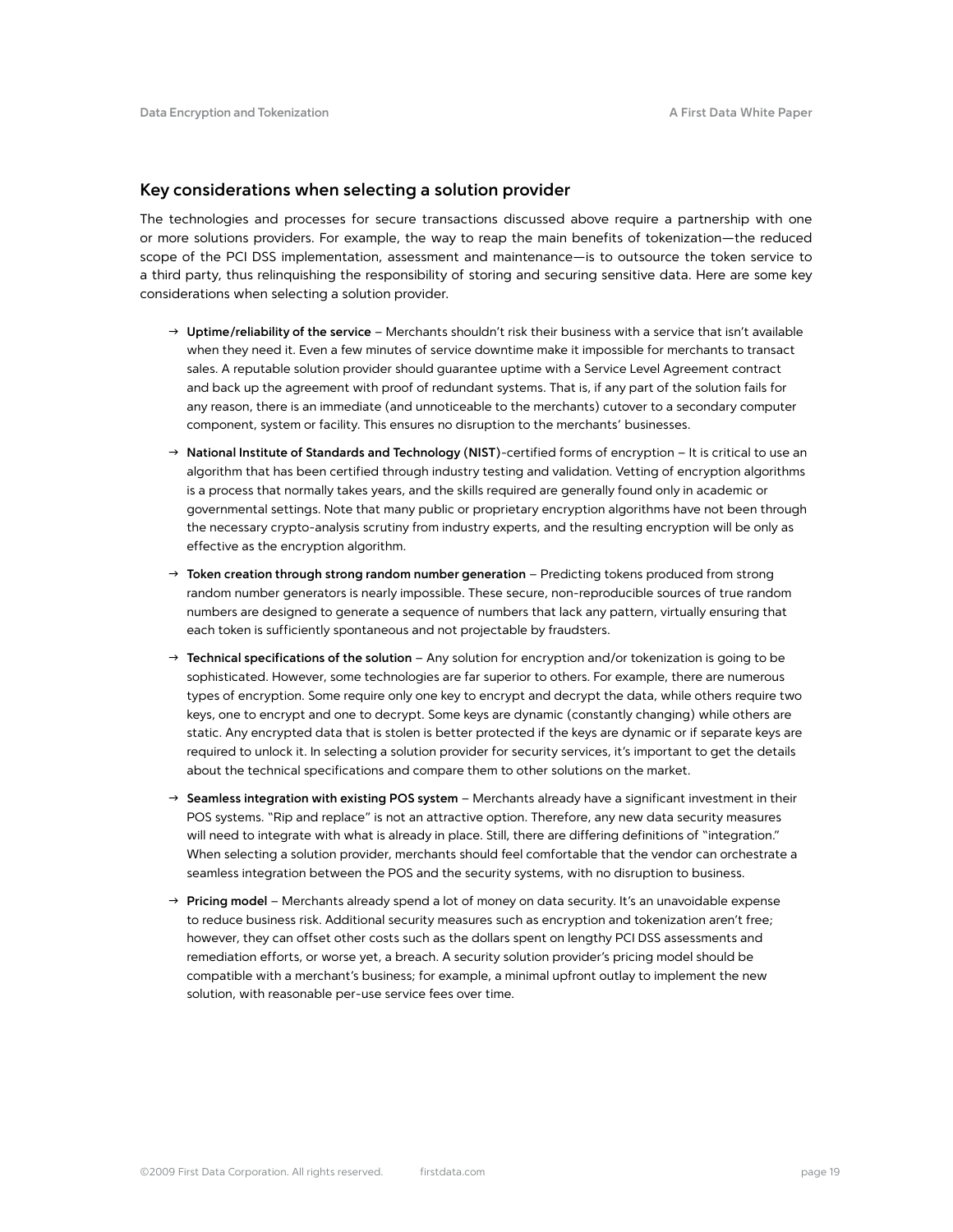- → Track record There is a reason many merchants are hesitant to outsource security: it's hard to let go of something that can make or break a business. That's why a service provider's track record of avoiding system failures, data breaches and other lapses in delivery of the contracted service is a critical selection criterion.
- → Level of risk/responsibility assumed by the solution provider Hand in hand with the service provider's track record is the company's willingness to assume certain business risks and responsibilities if a failure should occur. If the service provider truly is at fault for an incident, the merchant should not be held accountable for the results of the breach; for example, fraud due to stolen cardholder data.

The above criteria may actually be a "wish list," but the issues are certainly worth bringing up for discussion with any potential solution provider.

## **Conclusion**

PCI DSS compliance is growing more burdensome every year. As new threats to data security emerge, businesses are forced to apply more security techniques to attempt to stay a step ahead of cybercriminals and to plug newly identified vulnerabilities. The cost to attain, maintain and verify PCI DSS compliance is skyrocketing. Thus, all businesses in the card payments ecosystem have a vested interest in implementing long-term enhancements to data security and reducing the scope of the cardholder data environment.

Data encryption and data tokenization are two emerging technologies that show great promise in the race to secure transaction processing systems and applications. Many Level 1 merchants are already enjoying the benefits of encrypting their cardholder data, and a few merchants have initiated data tokenization projects. Used as a one-two punch complement to each other, these two technologies can be especially effective at lowering the cost of PCI DSS compliance and validation by reducing the scope of the cardholder data environment.

Merchants aren't expected to do this alone. The end-to-end card payment process includes many players acquirers, ISOs, payment processors, card networks, etc. Merchants can look to these players to assist with cardholder data security, and in the process, help reduce the burden of PCI DSS compliance.

First Data brings a wealth of PCI DSS knowledge to the table, along with a range of solutions that help keep data safe, meet the requirements of PCI DSS, help save money and support merchants' critical business processes. First Data encourages all merchants to learn more about PCI DSS compliance, and to develop and implement a strategy to reduce and protect the cardholder data environment—or the ramifications of a breach could become a reality.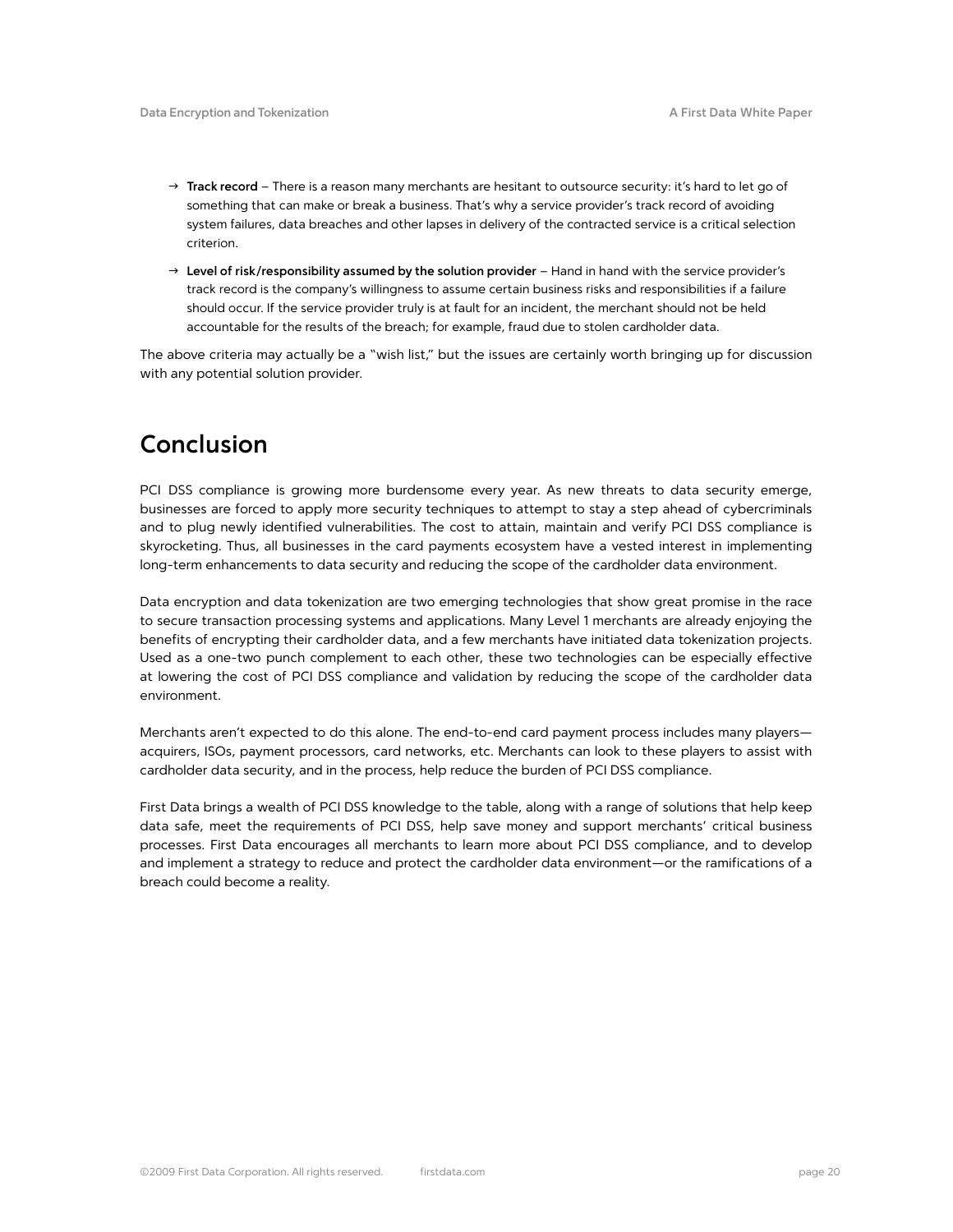## **A Powerful Combination: First Data and RSA and Encryption and Tokenization**

They are leaders in their respective industries: First Data—a global leader in electronic commerce and payment processing services—and RSA, the Security Division of EMC—the premier provider of information-centric security solutions to guard the integrity and confidentiality of information.

And they've teamed up to provide a layered data security solution. The new First Data® Secure Transaction Management<sup>SM</sup> service leverages encryption and tokenization technology from EMC's security division to reduce risk and cost associated with card data and PCI DSS compliance. The solution enables merchants to secure payment card data and remove it from their environment while allowing access when needed. The First Data® Secure Transaction Management<sup>sM</sup> service, offered exclusively by First Data and powered by RSA SafeProxy™, helps to reduce organizational risk and ease the process of complying with the PCI DSS.

For more information about the First Data® Secure Transaction Management<sup>5M</sup> solution, please see your First Data Sales Representative or visit FirstData.com.